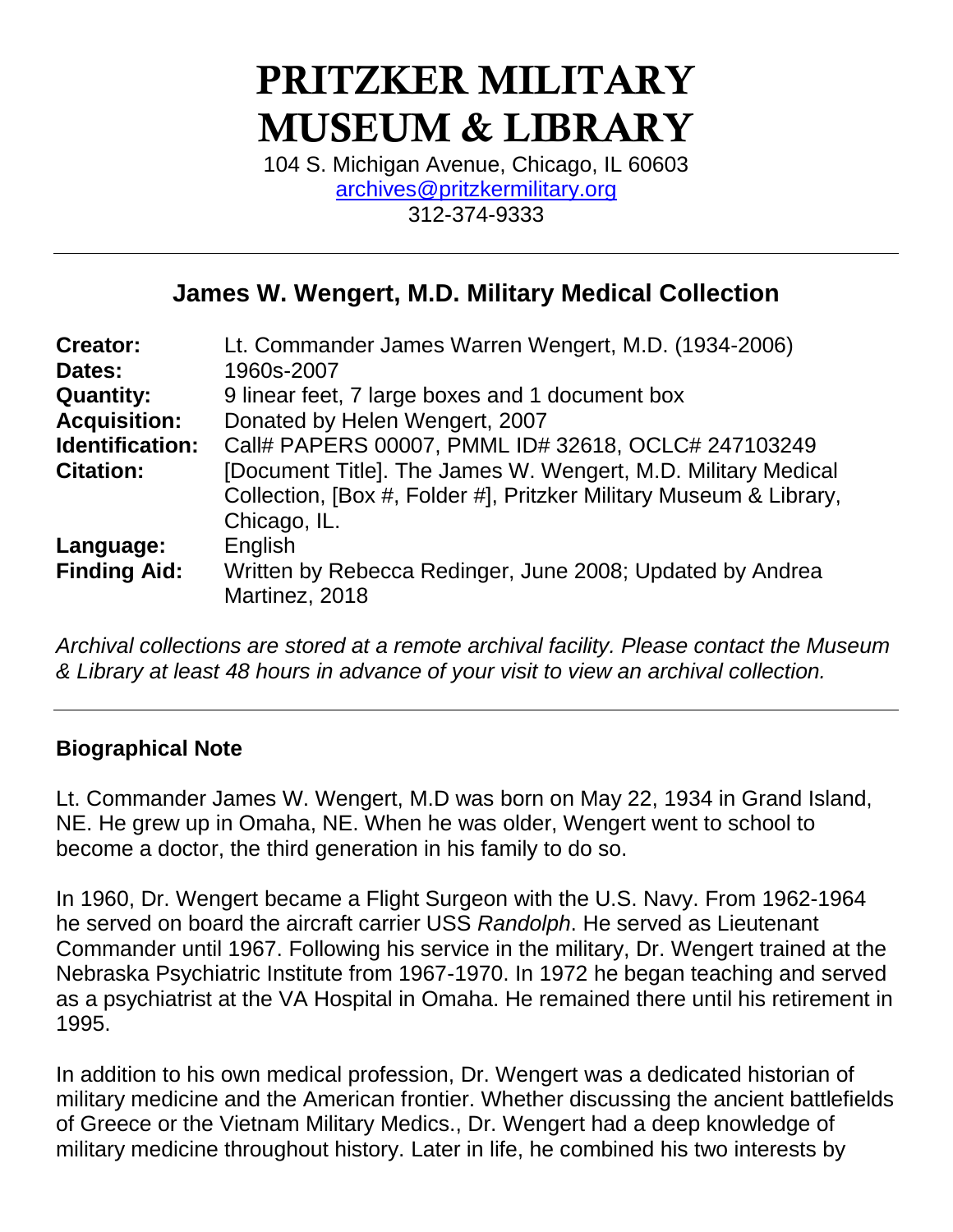reading and writing about General George Custer. In 2007, he published an article (posthumously) for the *Journal of the West* entitled "Henry Rinaldo Porter: A Surgeon's Account of Custer's Last Stand." Dr. Wengert published two other works on medical history in the American West: *A Frontier Army Christmas* and *Custer Despatches: The Words of the New York Herald Correspondents in the Little Big Horn Campaign of 1876*, as well as a book entitled *The Military Ambulances*. His unpublished research, collected over the past two decades (and included in this collection) was intended to expand the scope of this last volume.

Not content to just read and write about military medicine, Dr. Wenger was also an avid collector of military medical toys. In an obituary notice that appeared in *Old Toy Solder: The Journal for Collectors*, two friends wrote of Dr. James "Doc" Wengert,

*Over 35 years of collecting, Doc joyously developed our hobby's definitive collection of military medical toys. He could spot a red cross on a made-in-Japan tin bus across a crowded flea market; no paint variation or casting difference in a figure was too subtle for Doc's eye. Where others found a piece or two, Doc came home with a bag full of weird and wonderful figures and ambulances by the dozen; "moving the wounded" was Doc's special passion.* 

Before his retirement in 1995, Dr. Wengert served as Assistant Chief of Psychiatry for the Veterans Administration in Omaha, and as a trustee for the Nebraska State Historical Society.

Dr. Wengert died unexpectedly in his sleep on May 23 2006. He had just turned seventy-two. His wife Helen still lives in Omaha, NE.

# **Scope and Content of the Collection**

The collection contains research material pertaining to the history of military medicine and transportation, the majority of which includes personal research clippings and notes. Separate from the collection are 287 books, a variety of rare books and magazines.

#### **Series One**

This series contains four boxes of subject files, including notes, article clippings, publications and photographs. The files pertain to specific wars, time periods and geographical locations.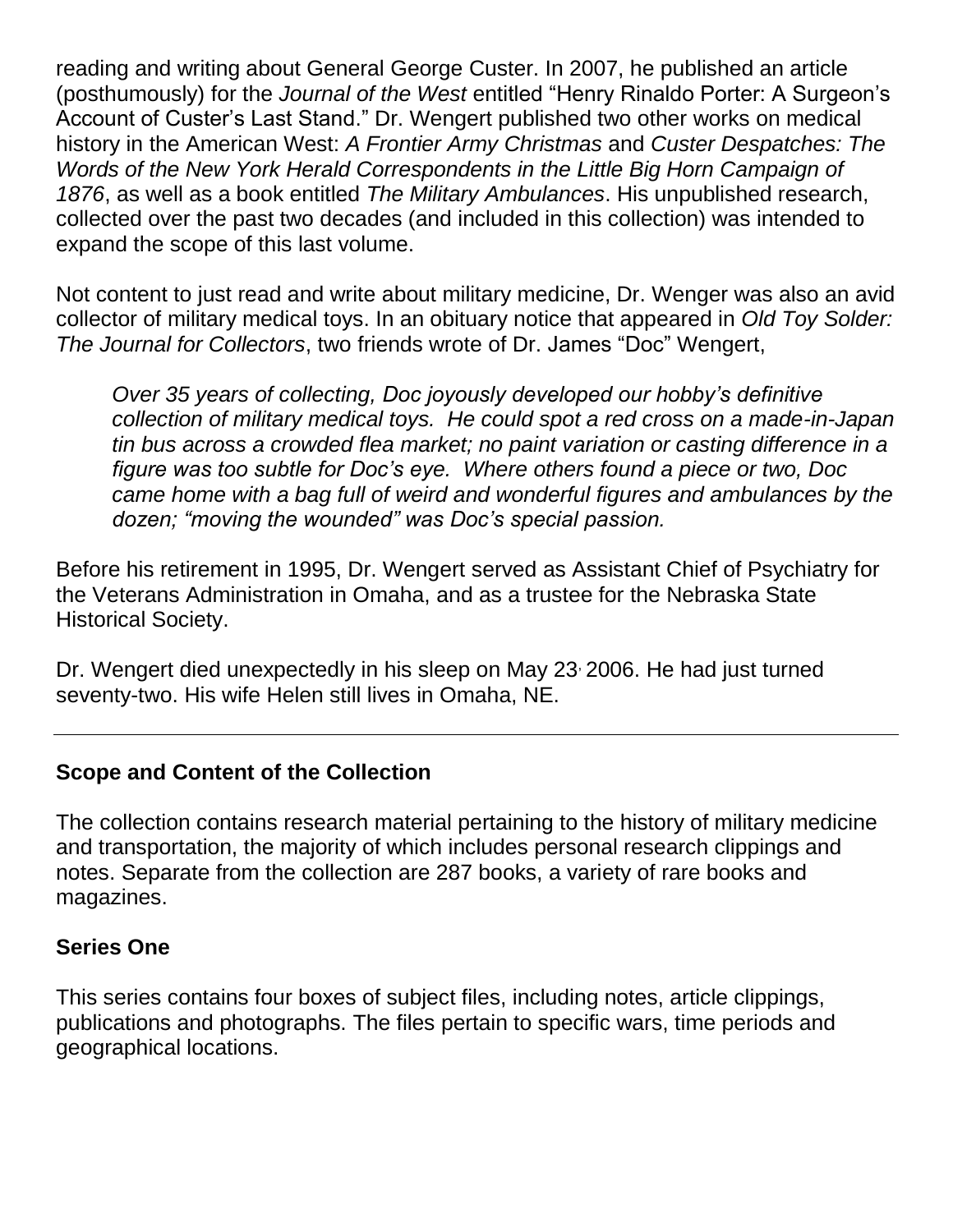# **Series Two**

This series contains separated research material originally contained within three-ring binders. This series include a collection of *Annual Reports of the Secretary of War*, specifically those of the Surgeon General and Quartermaster General, as well as additional articles relating to the history of military medicine.

## **Series Three and Four**

These series contains additional separated research material. Series Three includes loose articles, clippings and publications.

# **Series Four**

This series includes hand-written notes, photographs, articles, various ephemera, and correspondence. Of particular interest in this series is an unknown manuscript containing parts of Chapter 4 through Chapter 10 (pp. 149-358). It is believed to be a section from Dr. Wengert's book *The Military Ambulance* (1981).

# **Series Five**

This series contains a collection of images, mostly photographs and 35mm slides. These include illustrations and photographs of early Military Ambulances and Motor Ambulances. The slides pertain to the history of military medical transportation.

#### **Arrangement**

The Series categories for this collection were arranged by PMML staff. Series One (contained in six boxes) remains in its original, seemingly random, order; the subject labels are those given by Dr. Wengert.

Series Two and Five were transferred from large binders into archival folders. Series Two consists of research material from three three-ring binders, originally stored separately from the Subject Files of Series One. Series Five consists of photographs and 35mm slides originally stored in three three-ring binders. The images remain in their original plastic sheets.

Series Three and Four came with no discernable arrangement and have been rearranged in a more efficient working order by PMML staff.

The collection is contained within eight archival boxes.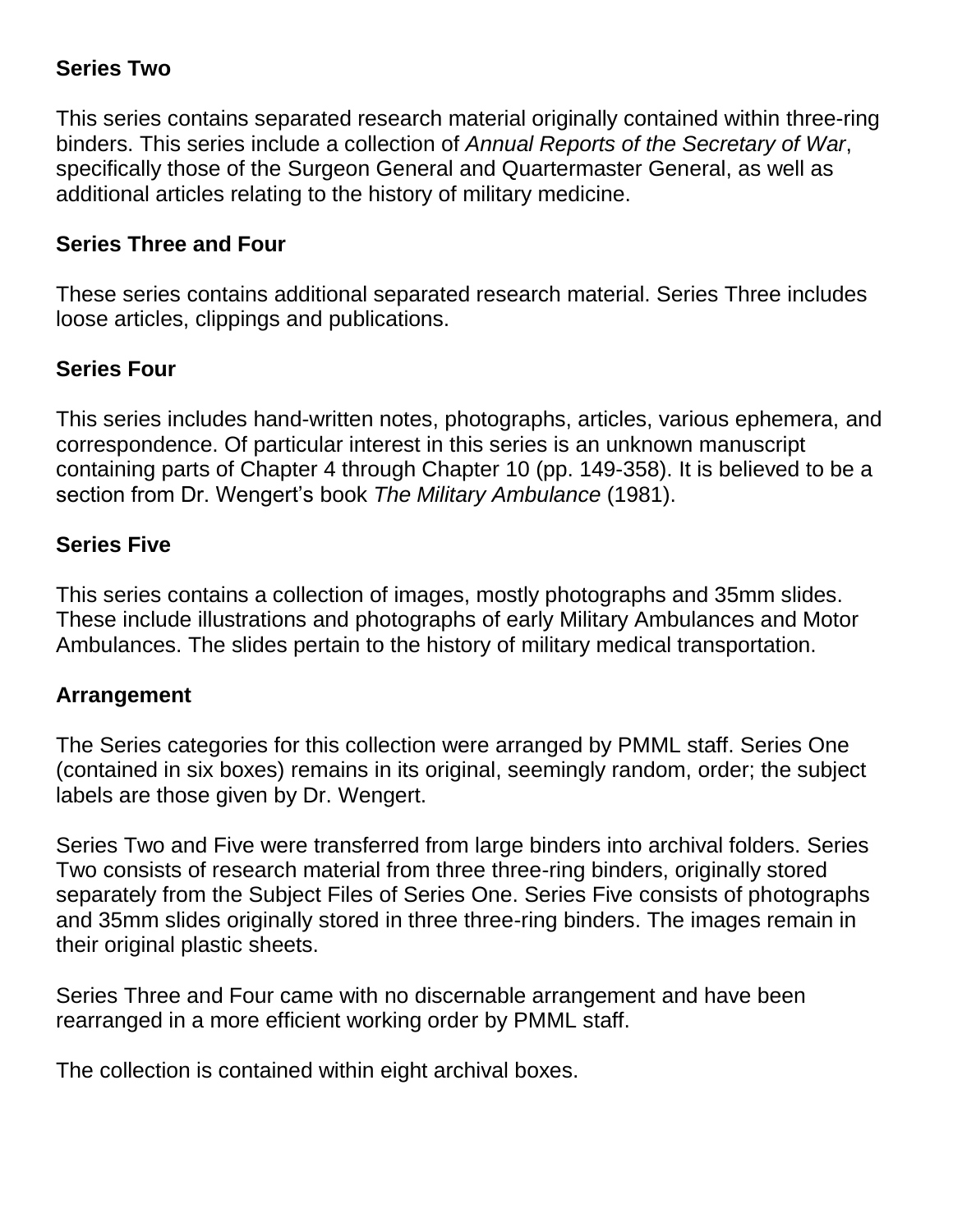# **Rights**

Copyrights held by Helen Wengert were transferred to the Pritzker Military Museum & Library. All other rights are held by the author or publisher. Users assume responsibility for following copyright laws as established by US Code Title 17.

#### **Related Collections**

Irving Heymont Collection Matthew A. Gelbin Collection James W. Wengert M.D. Military Medical Collection Herman N. Rosenberg Collection Avery Jacobek Memorial Collection

#### **Separations**

Books: 287 volumes, located in the Main Floor of the Library

#### Rare Books:

Combat Surgeon (1989) by Arthur C. Neeseman-1<sup>st</sup> edition Front Line Surgeons (1950) by Clifford L. Graves-1<sup>st</sup> edition Gunshot Injuries (1914) by Louis A. LaGarde-1<sup>st</sup> edition *Medico-Surgical aspects of the Spanish American war* (1900) by Dr. Nicholas Senn—autographed 1<sup>st</sup> edition Soldier Doctor of Our Army (1917) by Mrs. Maria Porter Brace Kimball-1<sup>st</sup>

#### edition

*Recollections of a Rebel Surgeon (and Other Sketches)* (1899) by Dr. F.E. Daniel-1<sup>st</sup> edition *Of Battles Long Ago: Memoirs of an American Ambulance Driver in World War I* (1979) by G. Ripley Cutler—1<sup>st</sup> edition

#### Periodicals:

*All Hands*—May 1991 *America's Civil War*—January 1991 *Autograph Collector's—*March 1990 *Blue & Gray*—August 1991 *Hutchinson's Pictorial History of the War*—c.1941 (rare) *Illustrated London News*—Spring 1991 *Journal of the American West*—four volumes from 1991-2007 *Medical Affairs*—Spring 1961 (rare) *Medical Corps International Military Collector & Historian*—Spring 1990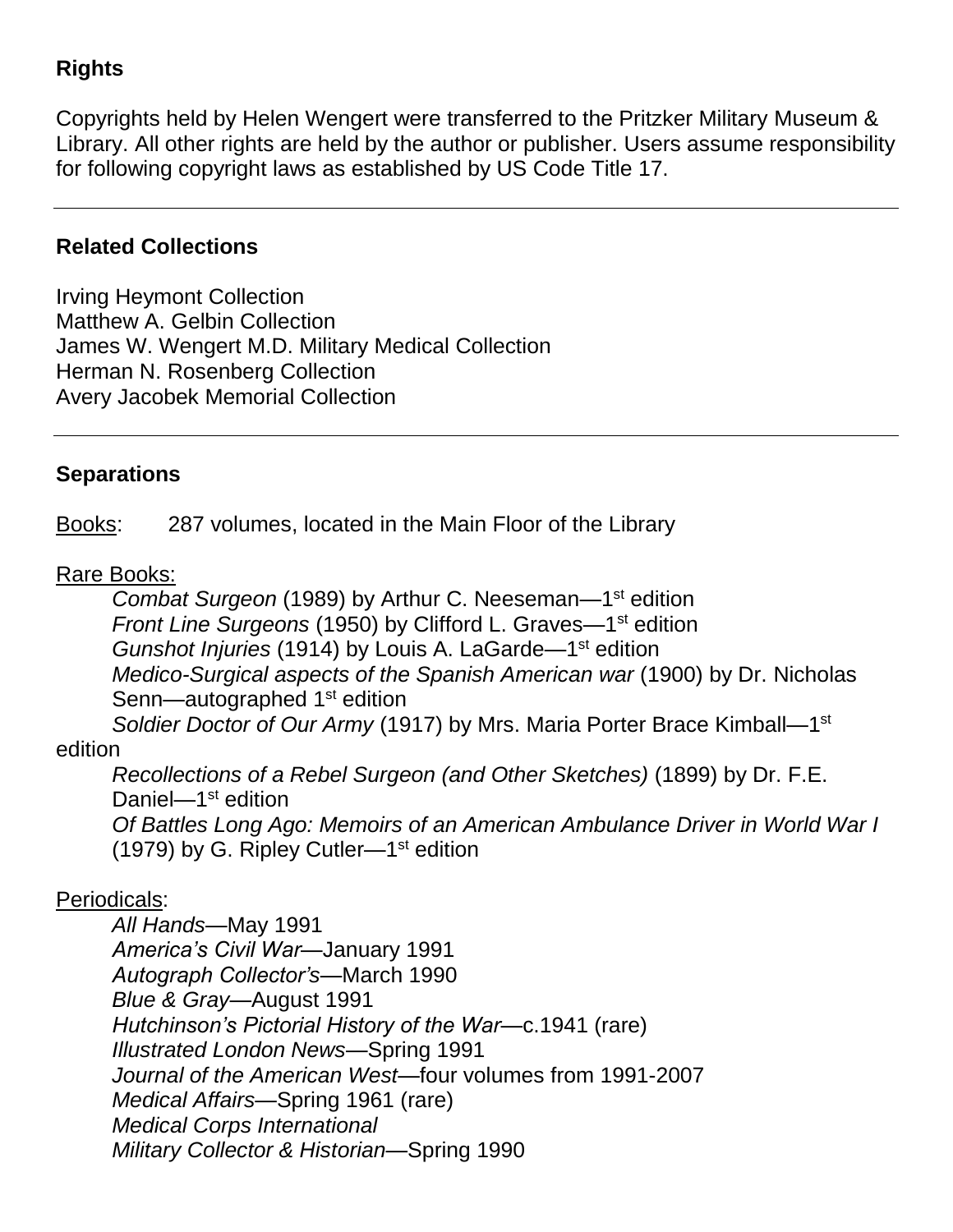*Military Modeler*—November 1991 *National Forum*—Spring 1991 *Navy Medicine*—May 1991 *Nebraska History*—Fall 1988-89 *Old Toy Soldier*—Spring 2000, Summer 2002 *Red Cross Magazine*—twenty-five volumes from 1916-1919 (rare) *Regiment*—May 1998 *Scabbard*—July-August 1990, September-October 1990 *Unknown Title* (WWII Air*)*—c. 1944 (rare) *U.S. Art*—November 1991 *U.S. Infantry Journal*—September 1907 (rare) *U.S. Naval Medical Bulletin*—June 1945 (rare) *U.S. News & World Report*—August 15, 1988 *What's New*—eleven copies from 1944 to 1945 (rare) *World's Works*—December 1916 (rare) *Yank*—c. 1944 (rare)

# **Key Subjects**

This collection is indexed under the following headings in the Library's online catalog. Researchers interested in materials about related topics, persons, or places should search the catalog using these subject headings.

#### **Names**

Wengert, James Warren, Lt. Commander, M.D. Custer, George. General Porter, Henry Rinaldo USS *Randolph*

#### **Subjects**

Ambulance service – History Great Britain -- Army -- Medical Department -- History Medicine – Military Medicine --United States -- History United States -- Army-- Medical Corps United States – Army -- Transport of sick and wounded-- History. United States – History -- Civil War, 1861-1865 -- Medical care. World War, 1914-1918 -- Medical care World War, 1939-1945 -- Hospitals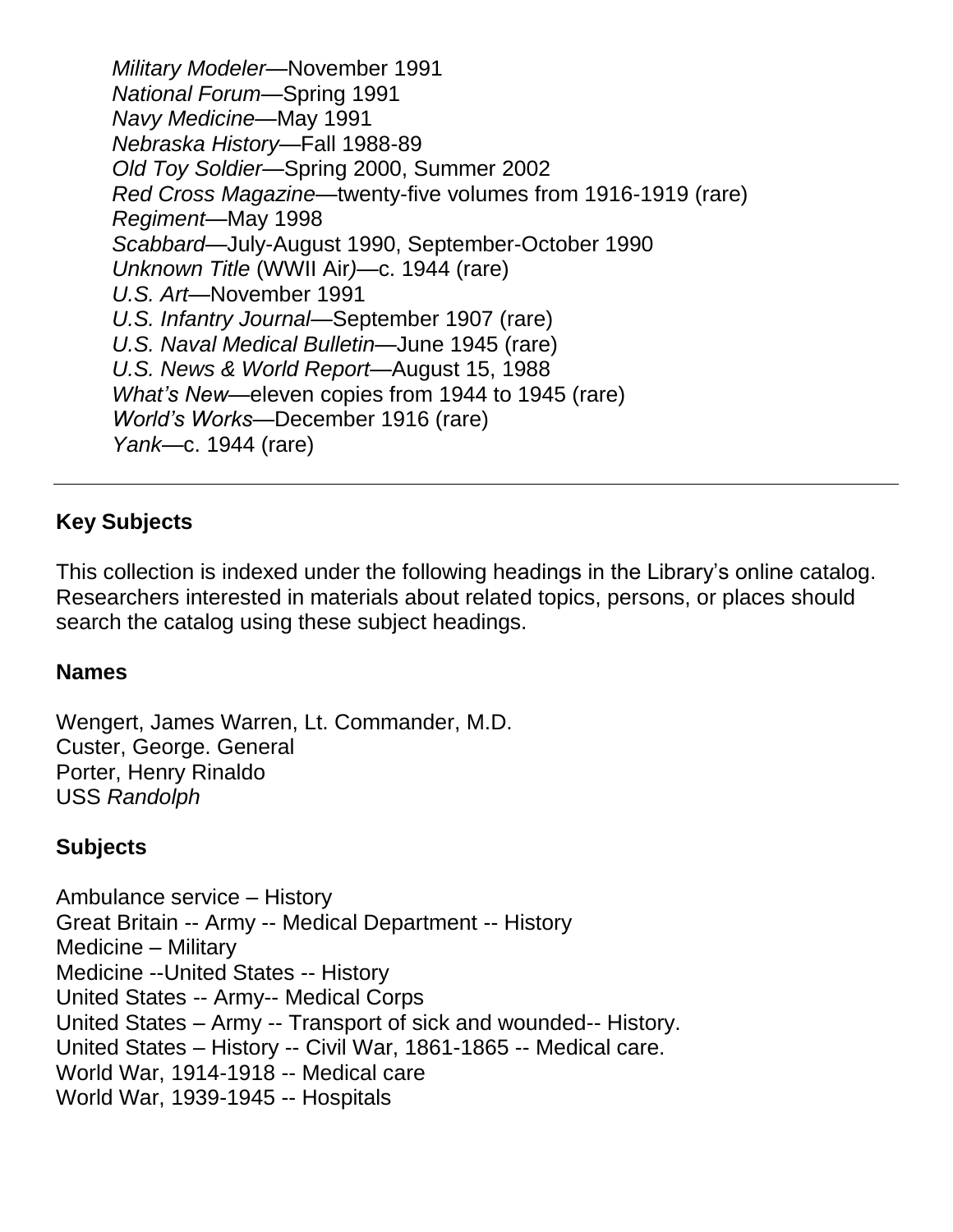# **Detailed Description of the Collection**

| <b>Series One</b>       | <b>Subject Files (original label titles)</b>      |
|-------------------------|---------------------------------------------------|
| <b>Box One</b>          |                                                   |
| <b>Folder One</b>       | All Others-Napoleonic Era                         |
| <b>Folder Two</b>       | Crimean War                                       |
| <b>Folder Three</b>     | Franco-Prussian War-1870-71                       |
| <b>Folder Four</b>      | Zulu War-1879                                     |
| <b>Folder Five</b>      | British—Victorian Era—General Medical Articles    |
| <b>Folder Six</b>       | British to 1900—Victorian Era—Indian Mutiny       |
| <b>Folder Seven</b>     | Boer War II-Transport/Evac.-Medical Photos        |
| <b>Folder Eight</b>     | Boer War—(Antiles, also see box)                  |
| <b>Folder Nine</b>      | Russo-Japanese War                                |
| <b>Folder Ten</b>       | St. John-Malta                                    |
| <b>Folder Eleven</b>    | <b>Red Cross/Crescent</b>                         |
| <b>Folder Twelve</b>    | Pre-History-Greece-Rome-Byzantium-General History |
| <b>Folder Thirteen</b>  | <b>Byzantine Medic</b>                            |
| <b>Folder Fourteen</b>  | <b>Red Cross Dogs</b>                             |
| <b>Folder Fifteen</b>   | Medical Animals—Mules, Camels, etc.               |
| <b>Folder Sixteen</b>   | A.D. 1000-1700                                    |
| <b>Folder Seventeen</b> | 1700-Napoleanic Era                               |
| <b>Folder Eighteen</b>  | Napoleonic Era                                    |
| <b>Folder Nineteen</b>  | Larrey (litter)                                   |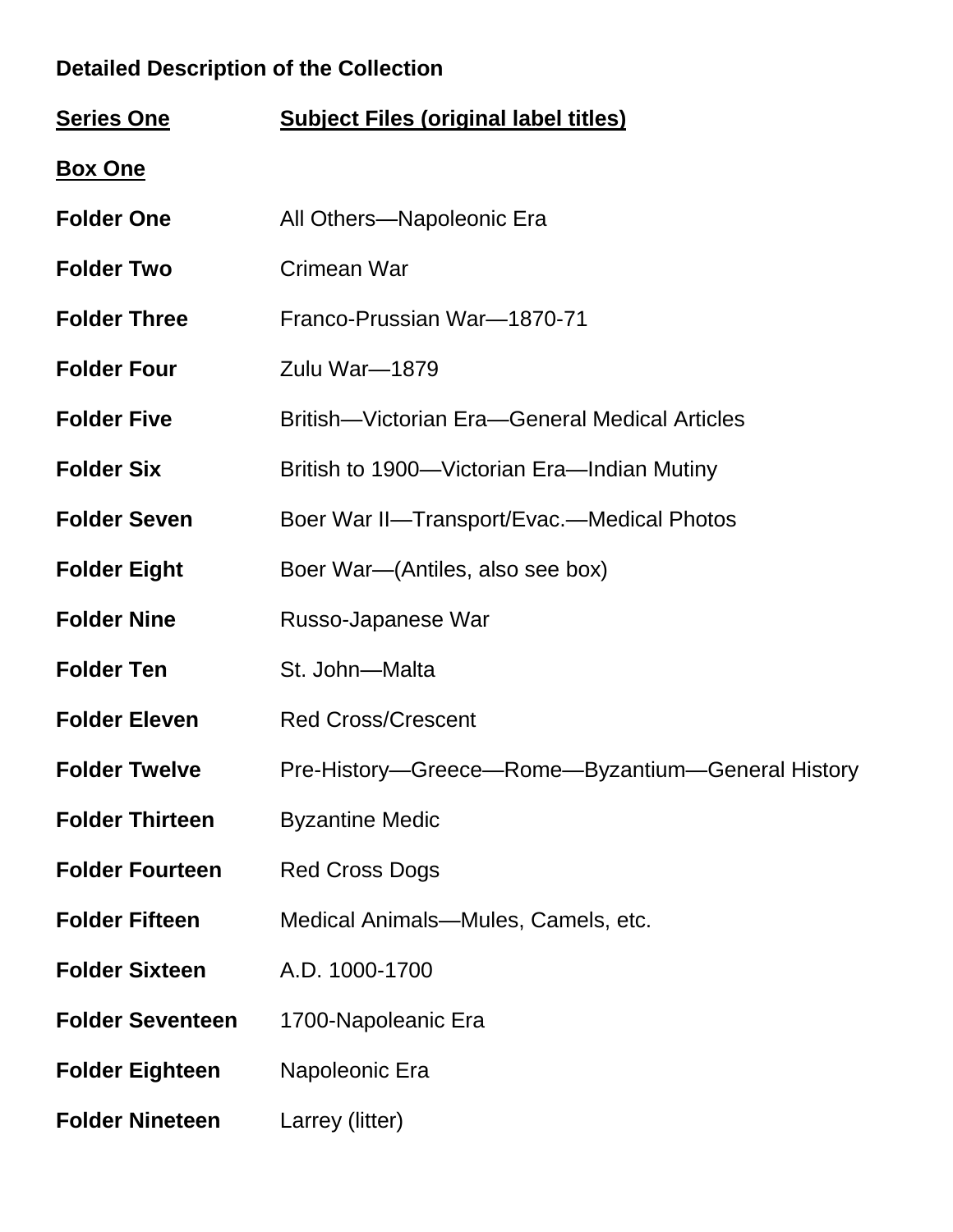| <b>Folder Twenty</b>                 | Europe 1815-1900               |
|--------------------------------------|--------------------------------|
| <b>Folder</b><br><b>Twenty-one</b>   | <b>France 1812-1914</b>        |
| <b>Folder</b><br><b>Twenty-two</b>   | Europe 1900-1914               |
| <b>Folder</b><br><b>Twenty-three</b> | <b>WWI Krauts Medics</b>       |
| <b>Folder</b><br><b>Twenty-four</b>  | <b>WWI Miscellaneous</b>       |
| <b>Folder</b><br><b>Twenty-five</b>  | U.K. Empire 1900-1914          |
| <b>Folder</b><br><b>Twenty-six</b>   | <b>WWI U.K. Medics-British</b> |
| <b>Box Two</b>                       |                                |
| <b>Folder One</b>                    | Crimean Ambulances             |
| <b>Folder Two</b>                    | Europe-WWI                     |
| <b>Folder Three</b>                  | Russo-Japanese War             |
| <b>Folder Four</b>                   | Larrey-Camel Litter            |
| <b>Folder Five</b>                   | <b>Napoleonic Ambulances</b>   |
| <b>Folder Six</b>                    | U.K. WWI—Transport and Evac.   |
| <b>Folder Seven</b>                  | <b>British Horse Ambulance</b> |
| <b>Folder Eight</b>                  | U.K. WWI                       |
| <b>Folder Nine</b>                   | <b>France WWI</b>              |
| <b>Folder Ten</b>                    | <b>Germany WWI</b>             |
|                                      |                                |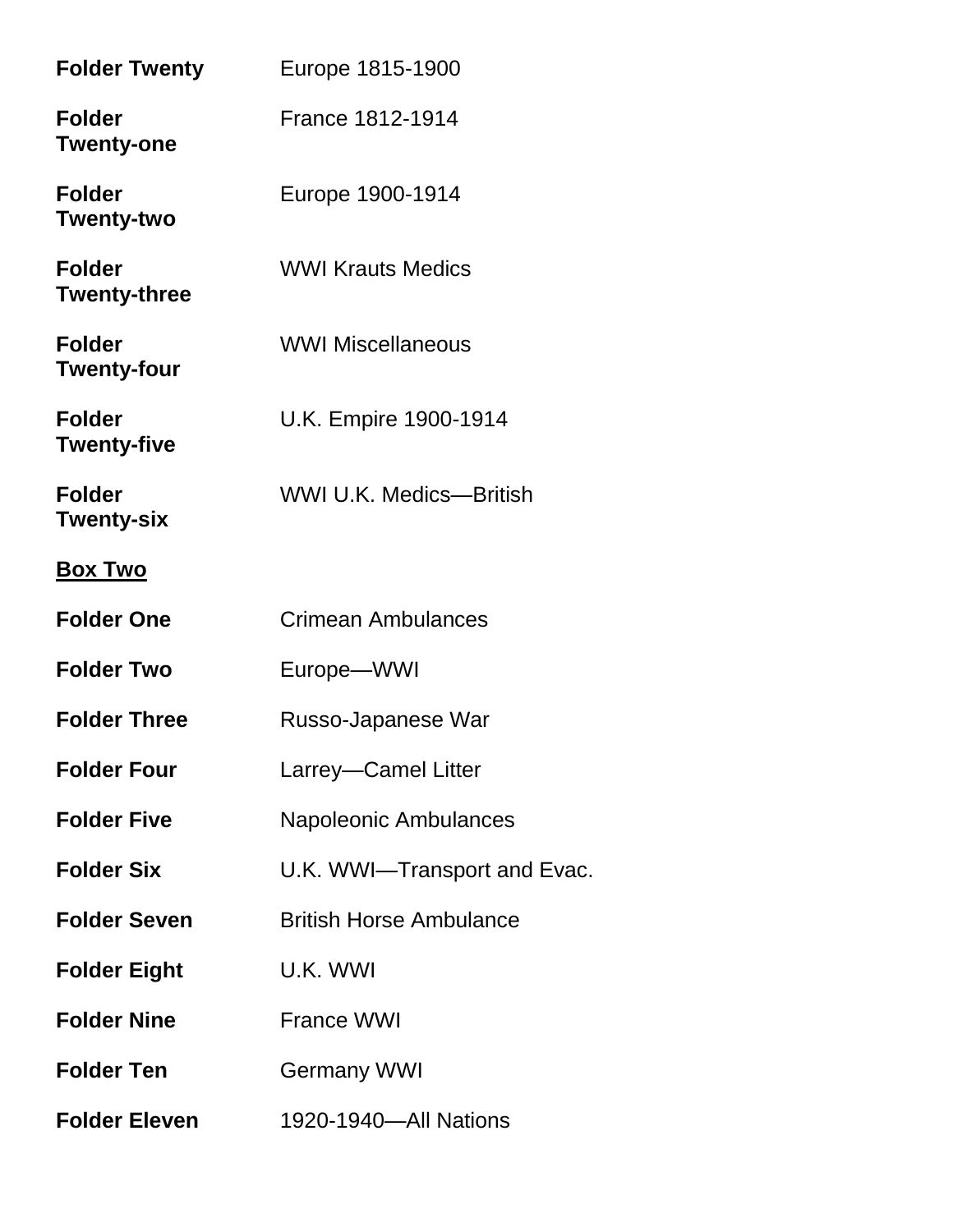| <b>Folder Twelve</b>                 | <b>Italy WWI</b>                                               |
|--------------------------------------|----------------------------------------------------------------|
| <b>Folder Thirteen</b>               | <b>France WWI</b>                                              |
| <b>Folder Fourteen</b>               | [no label]—miscellaneous military medical history              |
| <b>Folder Fifteen</b>                | German-Ambulance WWII-Vol. I<br>-General markings—misc. photos |
| <b>Folder Sixteen</b>                | Ambulance-U.K. Commonwealth-WWII                               |
| <b>Folder Seventeen</b>              | Germany WWII-Horse and Motorcycle-Vol. II                      |
| <b>Folder Eighteen</b>               | Germany-Tracked and Armored-Vol. III                           |
| <b>Folder Nineteen</b>               | Germany WWII-Ambulances-Vol. IV                                |
| <b>Folder Twenty</b>                 | <b>Italy WWII</b>                                              |
| <b>Folder</b><br><b>Twenty-one</b>   | <b>WWII Miscellaneous Ambulances</b>                           |
| <b>Folder</b><br><b>Twenty-two</b>   | <b>USSR WWII</b>                                               |
| <b>Folder</b><br>Twenty-three        | Germany-Post 1950                                              |
| <b>Folder</b><br><b>Twenty-four</b>  | Italy-Post 1950                                                |
| <b>Folder</b><br><b>Twenty-five</b>  | [label fell off]                                               |
| <b>Folder</b><br><b>Twenty-six</b>   | France-Post WWII                                               |
| <b>Folder</b><br><b>Twenty-seven</b> | Soviet Bloc-Post 1950                                          |
| <b>Folder</b><br><b>Twenty-eight</b> | Israeli-Arab                                                   |
| <b>Folder</b>                        | Ambulance Miscellaneous-Post 1950                              |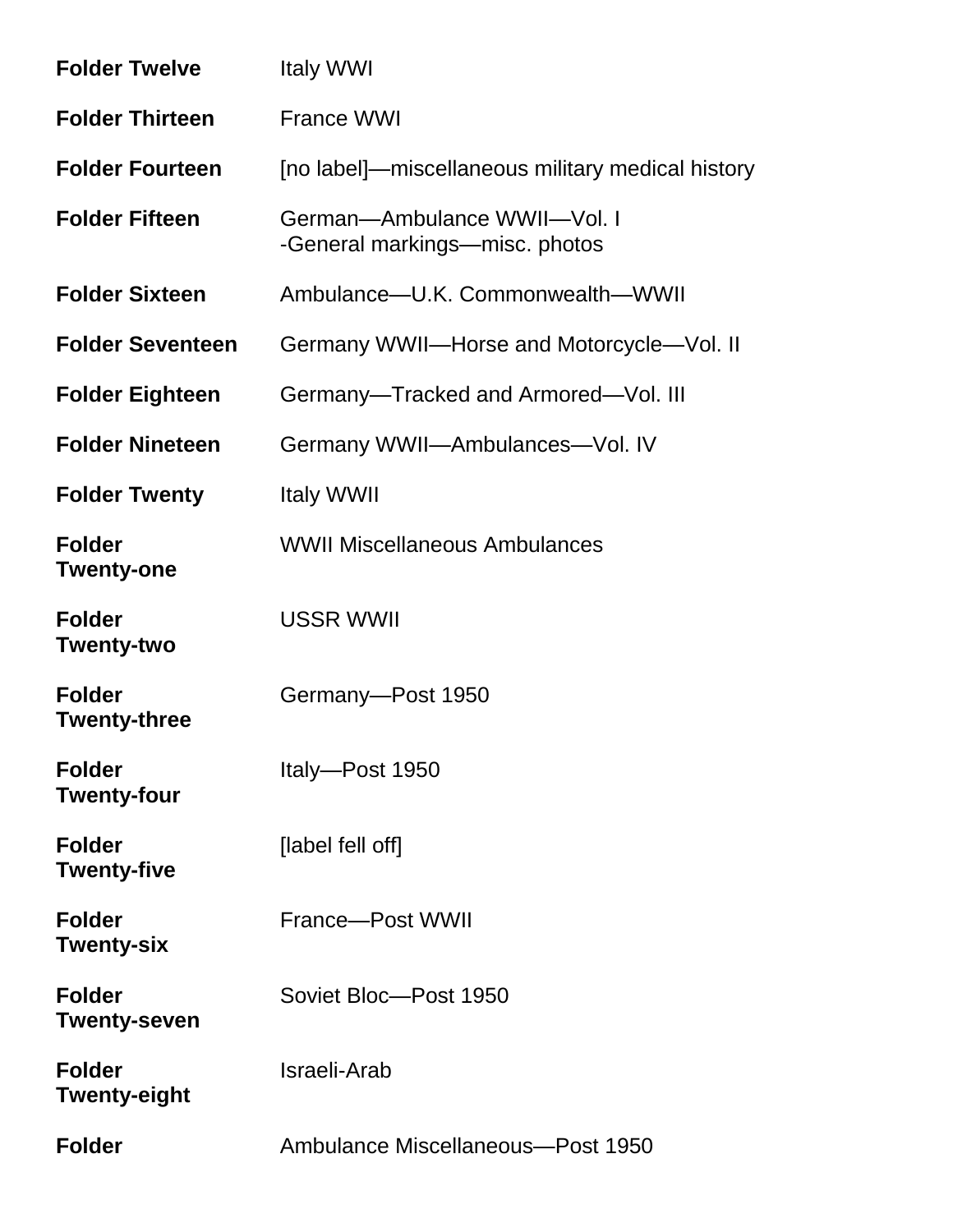| <b>Twenty-nine</b>                   |                                                                                    |
|--------------------------------------|------------------------------------------------------------------------------------|
| <b>Folder Thirty</b>                 | 1990s Bosnia-IFOR Ambulances                                                       |
| <b>Folder</b><br><b>Thirty-one</b>   | <b>BAS</b>                                                                         |
| <b>Folder</b><br>Thirty-two          | Evac. Maps/Techniques and Routes—Red Cross Violations—<br><b>Civil War-Present</b> |
| <b>Folder</b><br><b>Thirty-three</b> | Fort Riley-Mule Ambulances                                                         |
| <b>Box Three</b>                     |                                                                                    |
| <b>Folder One</b>                    | U.S. Medics-Korea                                                                  |
| <b>Folder Two</b>                    | U.S. Medics-Vietnam                                                                |
| <b>Folder Three</b>                  | Post Vietnam                                                                       |
| <b>Folder Four</b>                   | 1990-91 Desert Storm                                                               |
| <b>Folder Five</b>                   | [unlabeled]—miscellaneous Military medical history                                 |
| [Folder Six]                         | [Unfoldered items]                                                                 |
| <b>Folder Seven</b>                  | Luftwaffe-Air Ambulance                                                            |
| <b>Folder Eight</b>                  | <b>Hospital Ships</b>                                                              |
| <b>Folder Nine</b>                   | <b>Hospital Trains</b>                                                             |
| <b>Folder Ten</b>                    | <b>British Air Ambulances</b>                                                      |
| <b>Folder Eleven</b>                 | U.S. Hospital Ships-after WWII                                                     |
| <b>Folder Twelve</b>                 | <b>Navy Uniforms</b>                                                               |
| <b>Folder Thirteen</b>               | Air Ambulances-Post Vietnam                                                        |
| <b>Box Four</b>                      |                                                                                    |
| <b>Folder One</b>                    | <b>Ambulance Oliver Militaire-BAS</b>                                              |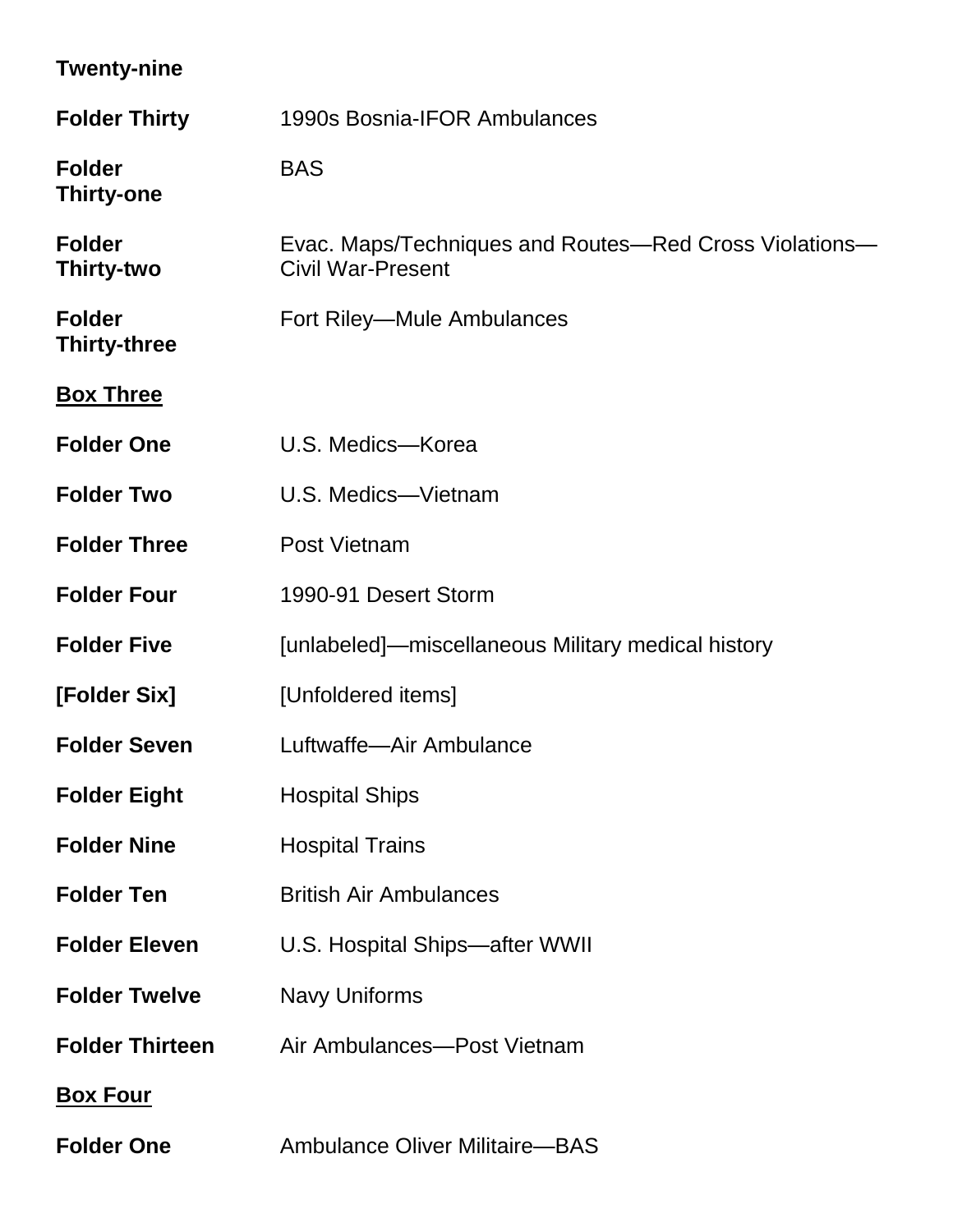| <b>Folder Two</b>                | WWI-U.K. Nurses-photos and illustrations                   |
|----------------------------------|------------------------------------------------------------|
| <b>Folder Three</b>              | France WWI                                                 |
| <b>Folder Four</b>               | <b>WWII Medics</b>                                         |
| <b>Folder Five</b>               | <b>ARP</b>                                                 |
| <b>Folder Six</b>                | The Blitz                                                  |
| <b>Folder Seven</b>              | <b>England Commonwealth—WWII</b>                           |
| <b>Folder Eight</b>              | WWII-Germany                                               |
| <b>Folder Nine</b>               | Japan-Medics (Spures)-WWII                                 |
| <b>Folder Ten</b>                | Post WWII-Medics, other                                    |
| [Folder Eleven]                  | [Unfoldered items]                                         |
| <b>Folder Twelve</b>             | <b>Hospital Ships-WWII</b>                                 |
| <b>Folder Thirteen</b>           | U.S. Air Ambulance—WWII—S. Konski—CBI                      |
| <b>Folder Fourteen</b>           | Hospital Ships-U.S.-to 1940                                |
| <b>Folder Fifteen</b>            | Korea                                                      |
| <b>Folder Sixteen</b>            | Air Ambulances—Vietnam                                     |
| <b>Folder Seventeen</b>          | American Civil War-photos                                  |
| [Folder Eighteen]                | [Unfoldered items]                                         |
| <b>Folder Nineteen</b>           | <b>American Civil War-Red Cross</b>                        |
| <b>Folder Twenty</b>             | <b>Civil War Times—Medical Articles</b>                    |
| <b>Folder</b><br>Theater-        | Report of the General Board United States Forces, European |
| <b>Twenty-one</b><br>Operations" | "Evacuation of Human Casualties in the European Theater of |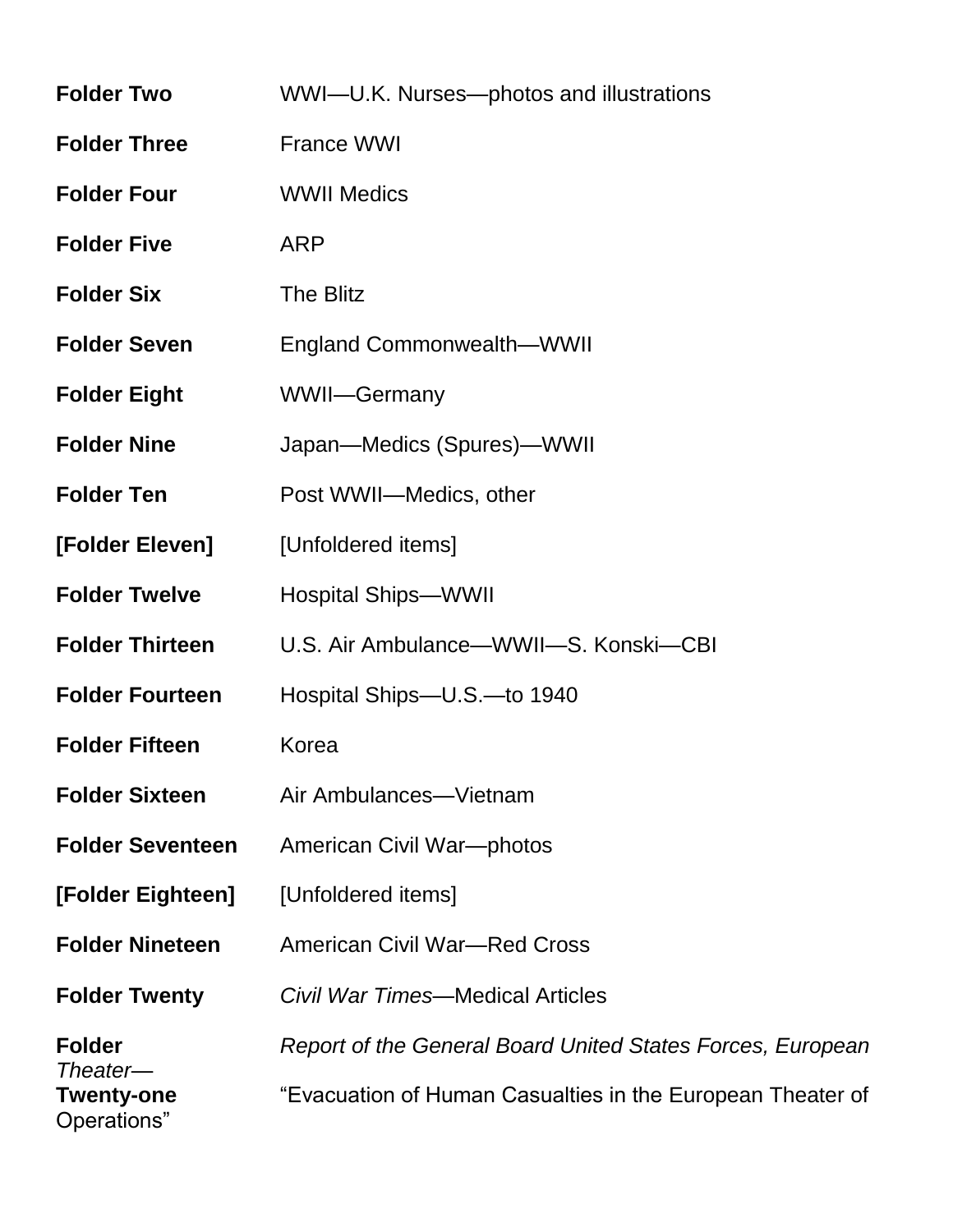# **Box Five**

| <b>Folder One</b>           | Confederate MC                                             |
|-----------------------------|------------------------------------------------------------|
| <b>Folder Two</b>           | [unlabeled folder]—The Military Surgeon—articles           |
| [Folder Three]              | [unfoldered items]                                         |
| <b>Folder Four</b>          | Civil War-Union uniforms, Equipment, Litters               |
| <b>Folder Five</b>          | <b>American Civil War Nurses</b>                           |
| <b>Folder Six</b>           | Trains U.S.                                                |
| [Folder Seven]              | [unfoldered items]                                         |
| <b>Folder Eight</b>         | Air Ambulance-U.S.-WWI to 1940                             |
| <b>Folder Nine</b>          | Medical Supply WWI Air Evac. /U.S. Air Forces Link-Coleman |
| <b>Folder Ten</b>           | U.S. Air Ambulances WWII-C47-C57-Miscellaneous             |
| <b>Folder Eleven</b>        | U.S. Air Evac. Single Engine-WWII                          |
| <b>Folder Twelve</b>        | [unlabeled]—miscellaneous military medical history         |
| <b>Folder Thirteen</b>      | Mexican Border-Pershing-1914-WWI (1917)                    |
| <b>Folder Fourteen</b>      | <b>WWI Nurses</b>                                          |
| <b>Folder Fifteen</b>       | <b>WWI Uniforms, Equipment and Litters</b>                 |
| <b>Folder Sixteen</b>       | <b>Medical Photos-WWI</b>                                  |
| <b>Folder Seventeen</b>     | [unlabeled]—miscellaneous military medical history         |
| <b>Folder Eighteen</b>      | 1898 Leslie's                                              |
| <b>Folder Nineteen</b>      | 1900-1914                                                  |
| <b>Folder Twenty</b>        | Spanish American War                                       |
| <b>Folder</b><br>Twenty-one | Dodge Commission                                           |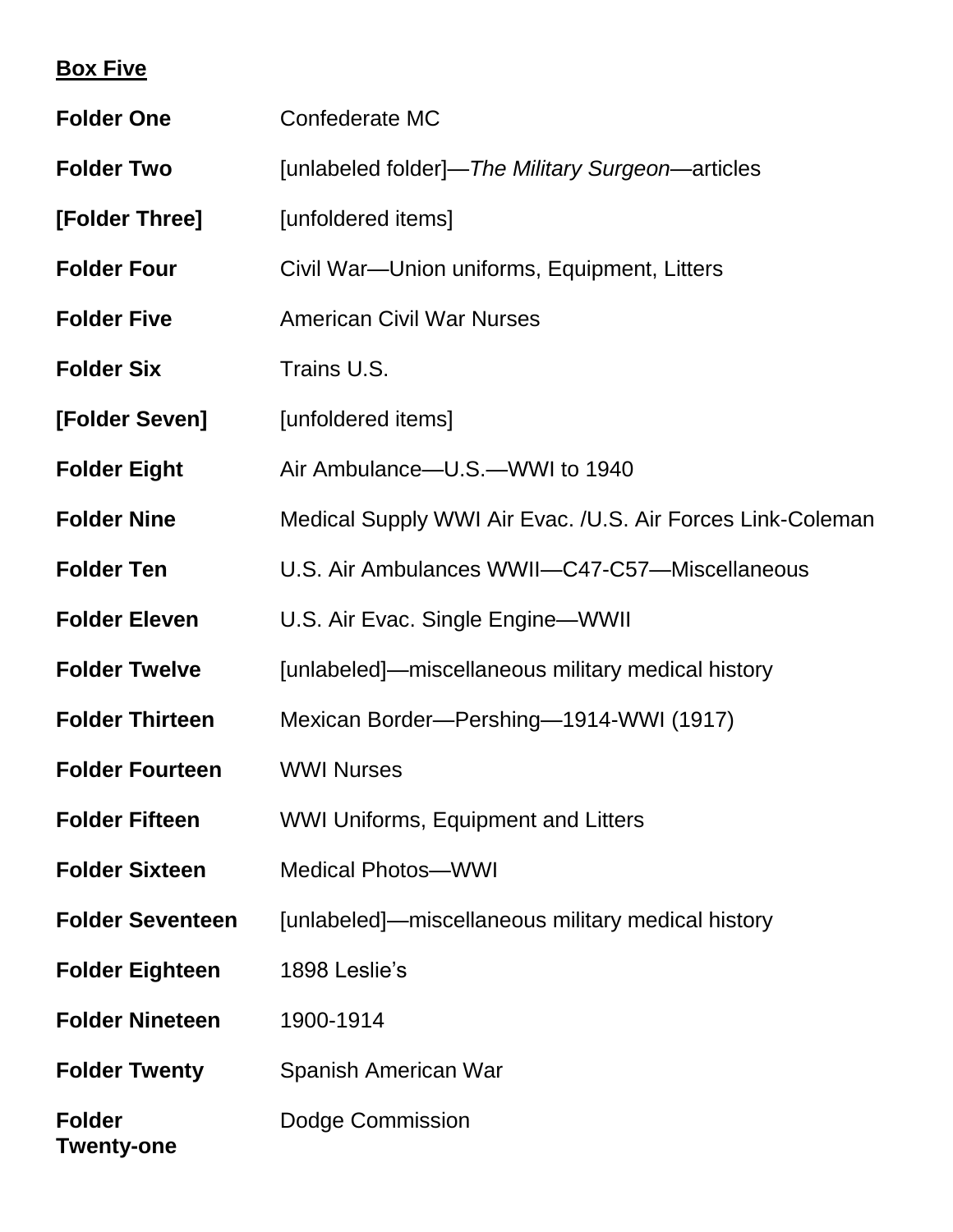| <b>Folder</b><br><b>Twenty-two</b>   | Philippines [sic]                                                                            |
|--------------------------------------|----------------------------------------------------------------------------------------------|
| <b>Folder</b><br><b>Twenty-three</b> | 1900-WWI-Equipment, travois and tents                                                        |
| <b>Folder</b><br><b>Twenty-four</b>  | Spanish American ____ -- Uniforms, equipment, litters, travois                               |
| [Folder<br><b>Twenty-five]</b>       | [unfoldered items]                                                                           |
| <b>Folder</b><br><b>Twenty-six</b>   | Sanitation-Hygiene                                                                           |
| <b>Folder</b><br><b>Twenty-seven</b> | The Places of the Medical Department in the Army–1890-91                                     |
| <b>Folder</b><br><b>Twenty-eight</b> | 1890-1895                                                                                    |
| <u>Box Six</u>                       |                                                                                              |
| <b>Folder One</b>                    | Hx ["history"]—Army Nurse Corps                                                              |
| <b>Folder Two</b>                    | Hx—Medical Department, Early Register of Medical Officers—<br>1775-1873-Hoff and Brown Smart |
| <b>Folder Three</b>                  | U.S.--Pre-Revolutionary War                                                                  |
| <b>Folder Four</b>                   | U.S.-Revolutionary War                                                                       |
| <b>Folder Five</b>                   | Mexican War, 1846-48 to the Civil War                                                        |
| <b>Folder Six</b>                    | General U.S. Medical Hx-Insignia, Equipment, etc.                                            |
| <b>Folder Seven</b>                  | U.S.--Post-Revolutionary War to Mexican War                                                  |
| <b>Folder Eight</b>                  | U.S.-1920-1942-"Tin Hat Era"                                                                 |
| <b>Folder Nine</b>                   | [unlabeled]—miscellaneous military medical history                                           |
| <b>Folder Ten</b>                    | U.S. WWII-Uniforms and equipment                                                             |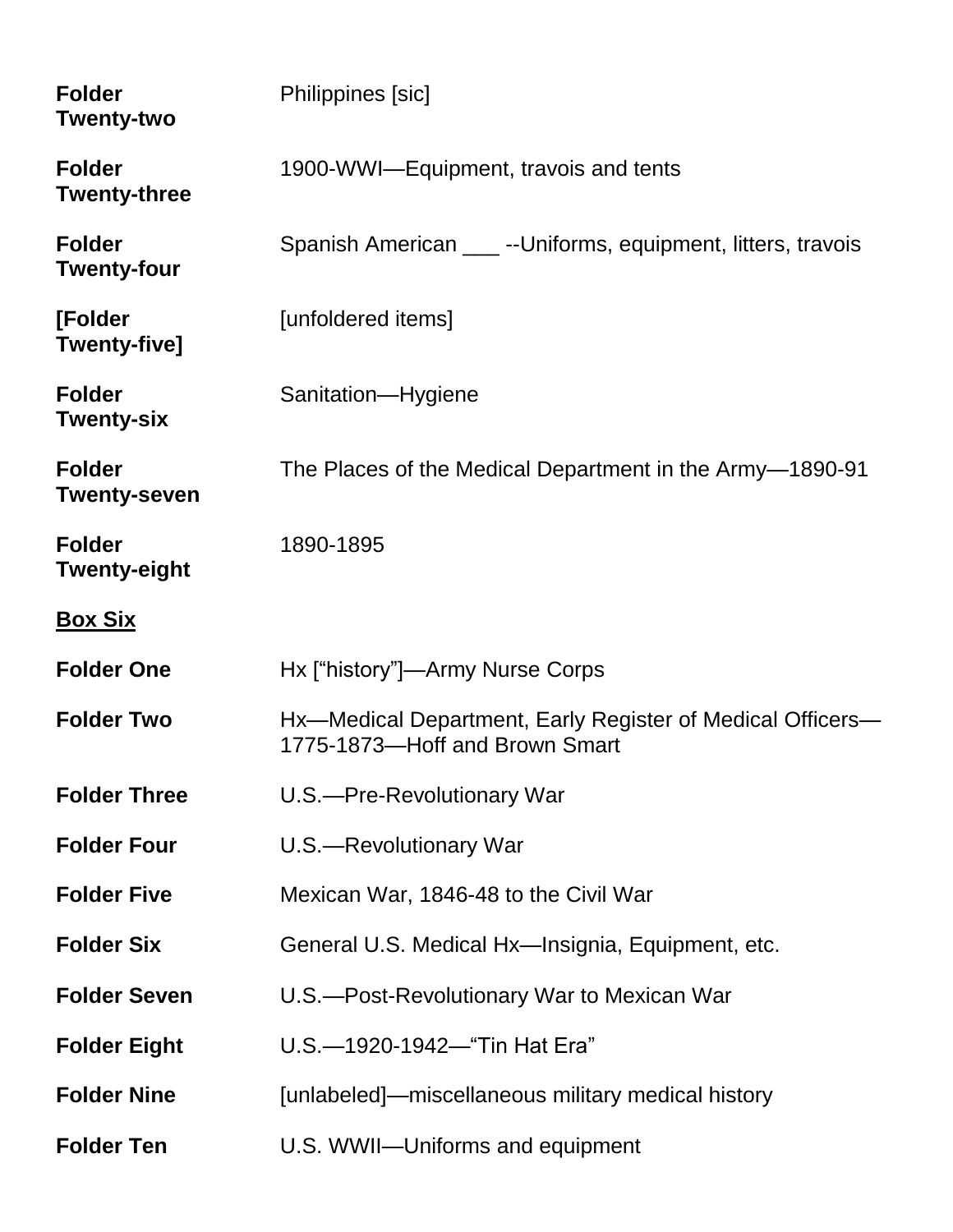| <b>Folder Eleven</b>   | U.S. WWII-Litters, mules, travois, wheels                                                                                                |
|------------------------|------------------------------------------------------------------------------------------------------------------------------------------|
| <b>Folder Twelve</b>   | U.S. Medics                                                                                                                              |
| <b>Folder Thirteen</b> | <b>WWII Medics-South Pacific</b>                                                                                                         |
| <b>Folder Fourteen</b> | P.O.W.                                                                                                                                   |
| <b>Folder Fifteen</b>  | "Ronald's WWII Memories"                                                                                                                 |
| <b>Series Two</b>      | <b>Binders/Separated Research Material</b>                                                                                               |
| <b>Sub-series One</b>  | <b>Annual Reports of the Secretary of War,</b><br>1866-1890<br><b>Reports of the Surgeon General and</b><br><b>Quartermaster General</b> |
| <b>Folder One</b>      | 1866-1867<br>pp. 380-389, 46-47                                                                                                          |
| <b>Folder Two</b>      | 1867-1868<br>pp. 592-594, 104                                                                                                            |
| <b>Folder Three</b>    | 1868-1869<br>pp. 974-976                                                                                                                 |
| <b>Folder Four</b>     | 1869-1870<br>pp. 420-425, 52-55, 36-41, 44-51                                                                                            |
| <b>Folder Five</b>     | 1870-1871<br>pp. 272-276                                                                                                                 |
| <b>Folder Six</b>      | 1871-1872<br>pp. 238-240                                                                                                                 |
| <b>Folder Seven</b>    | 1872-1873<br>pp. 300-304                                                                                                                 |
| <b>Folder Eight</b>    | 1873-1874<br>pp. 212-217                                                                                                                 |
| <b>Folder Nine</b>     | 1875-1876<br>pp. 318-325, 191, 250-251                                                                                                   |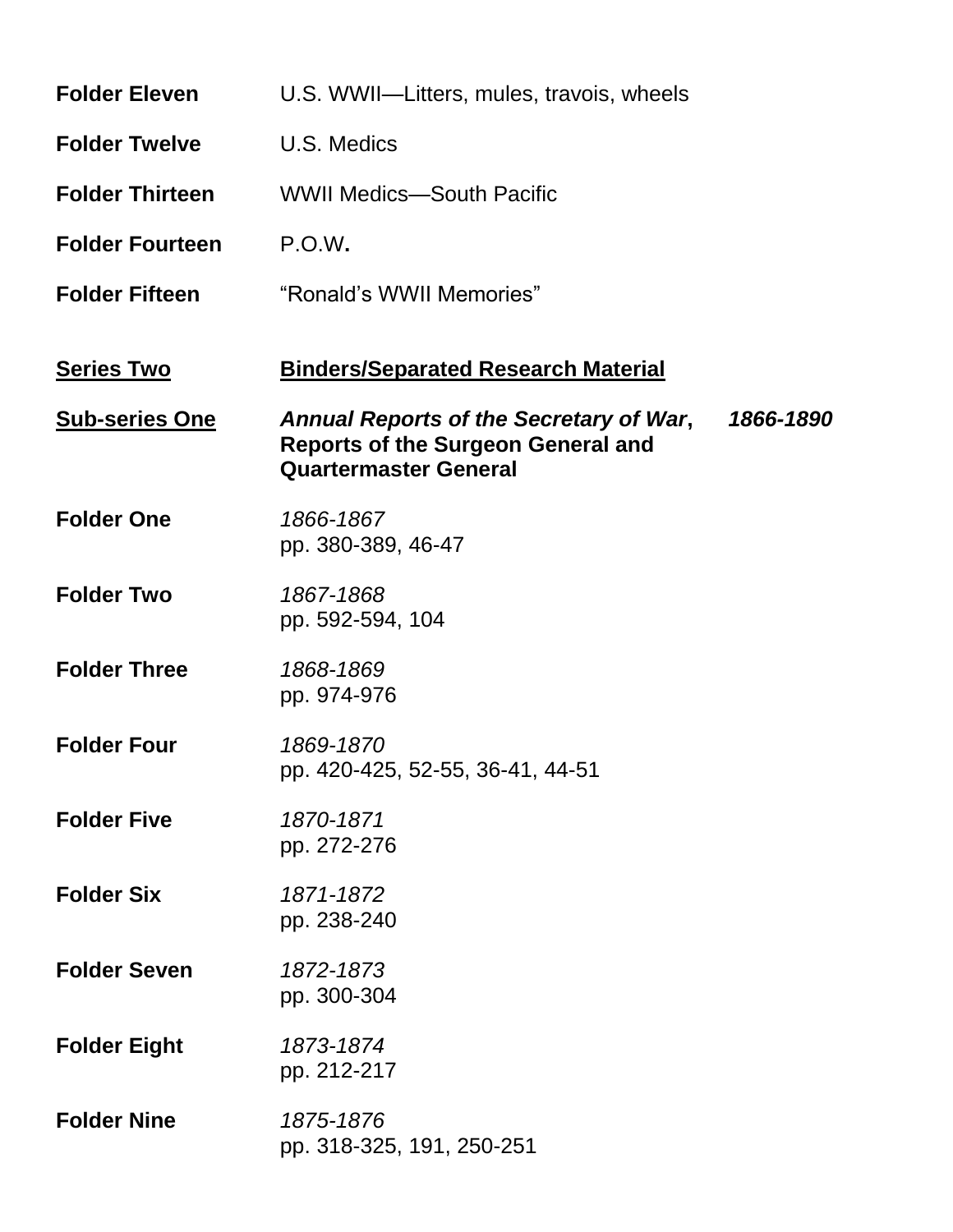| <b>Folder Ten</b>                    | 1876-1877<br>pp. 318-325                                                                            |
|--------------------------------------|-----------------------------------------------------------------------------------------------------|
| <b>Folder Eleven</b>                 | 1876<br>pp. 506-513                                                                                 |
| <b>Folder Twelve</b>                 | 1876 (contd.)<br>pp. 481-500, 524-527, 84-86, 531-540                                               |
| <b>Folder Thirteen</b>               | 1877-1878<br>pp. 353-362, 655, 658                                                                  |
| <b>Folder Fourteen</b>               | 1877<br>pp. 500-520, 570-571, 72-77, 528-530, 520-523, 540-547, 574-<br>577, 6-15, 112-132, 548-569 |
| <b>Folder Fifteen</b>                | 1878<br>pp. 348-350, 290, 427-430                                                                   |
| <b>Folder Sixteen</b>                | 1880<br>pp. 322, 405-406, 423-424, 519-520                                                          |
| <b>Folder Seventeen</b>              | 1881<br>pp. 224-225, 325-326, 443-444                                                               |
| <b>Folder Eighteen</b>               | 1882<br>pp. 257, 250-251, 257 (dup.), 298, 331-333, 346, 476-477, 534                               |
| <b>Folder Nineteen</b>               | 1883<br>pp. 531, 415-416, 614                                                                       |
| <b>Folder Twenty</b>                 | 1884<br>pp. 669-670, 678-680, drawings: 2-4, 36-44, 56, 62-75                                       |
| <b>Folder</b><br><b>Twenty-one</b>   | 1885<br>pp. 513-514, 606, 724-728, 734-737, 772-776, 15-23                                          |
| <b>Folder</b><br>Twenty-two          | 1887<br>pp. 418-419, 472-475, 654-675, 684-685                                                      |
| <b>Folder</b><br><b>Twenty-three</b> | 1888<br>pp. 490-493, 114-115, 434-435, 488-489, 720-727, 732-737,<br>742-745                        |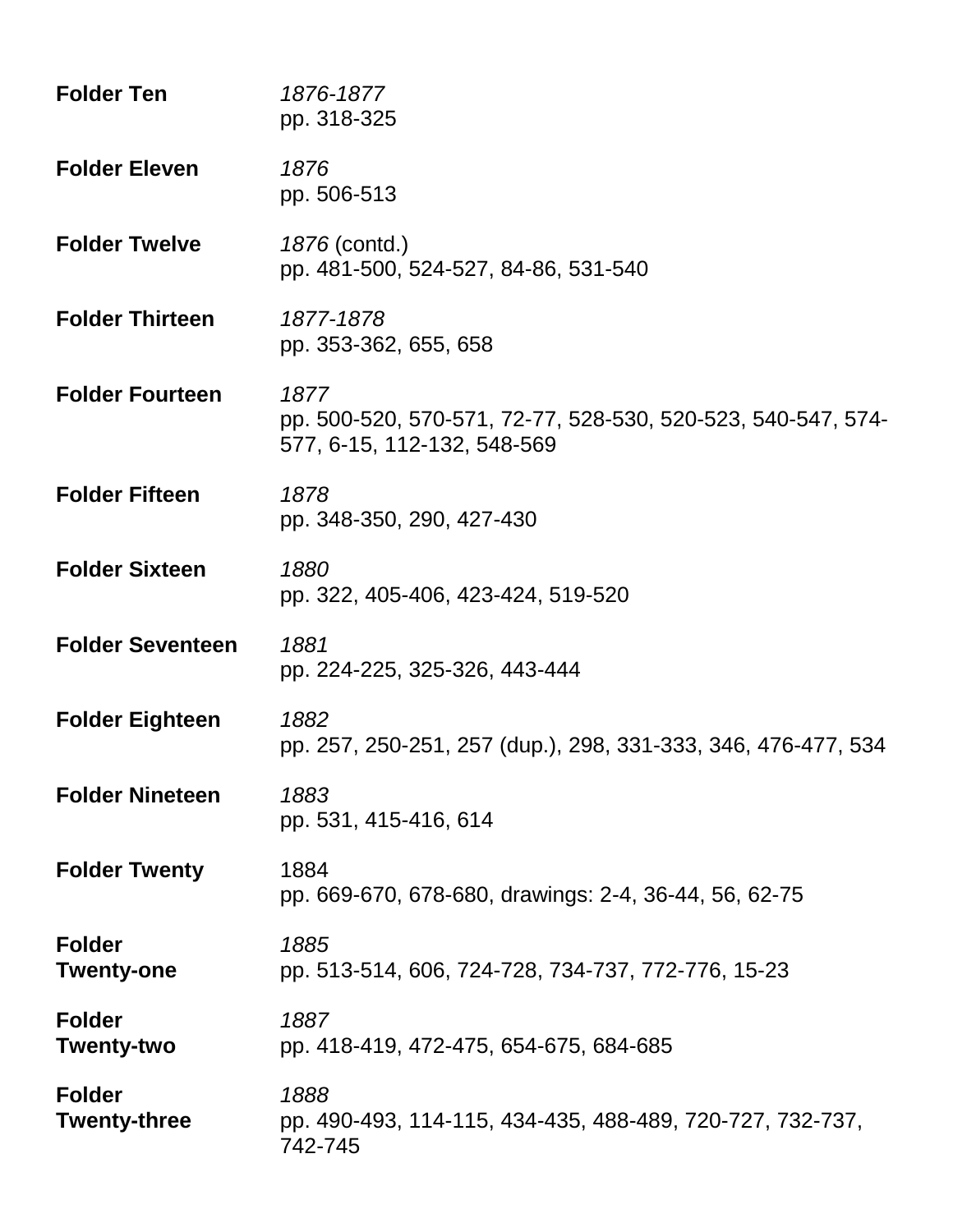| <b>Folder</b><br><b>Twenty-four</b> | 1889<br>pp. 536-537, 568-571, 578-579, 680-681, 24-25, 492-495, 878-<br>879, 846-847, 832-833, 816-817, 930-933                                                                                                                                 |
|-------------------------------------|-------------------------------------------------------------------------------------------------------------------------------------------------------------------------------------------------------------------------------------------------|
| <b>Folder</b><br><b>Twenty-five</b> | 1890<br>pp. 744-745, 748-749, 800-803, 910-923, 682-683, 872-875,<br>252-253                                                                                                                                                                    |
| <b>Sub-series Two</b>               | Annual Reports of the Secretary of War,<br>1892-1897<br><b>Reports of the Surgeon General and</b><br><b>Quartermaster General</b>                                                                                                               |
| <b>Folder One</b>                   | 1892<br>pp. 454-457, 464-473, 476-477, 408-408, 64-67, 378-386, 258-<br>259, 454-457                                                                                                                                                            |
| <b>Folder Two</b>                   | 1893<br>pp. 214-215, 340-341, 356-359, 404-405, 408-413, 466-489,<br>530-531                                                                                                                                                                    |
| <b>Folder Three</b>                 | 1894<br>pp. 370-389, 422-425, 278-279, 290-291, 310-311                                                                                                                                                                                         |
| <b>Folder Four</b>                  | 1895<br>pp. 432-435, 390-393, 396-399, 272-273, 298-301, 332-333,<br>480-483                                                                                                                                                                    |
| <b>Folder Five</b>                  | 1896<br>pp. 300-301, 398-413, 420-423, 472-477, 530-531                                                                                                                                                                                         |
| <b>Folder Six</b>                   | 1897<br>pp. 342-343, 442-443, 344-345, 446-451, 346-347, 372-375,<br>412-415, 510-515, 526-529, 576-579                                                                                                                                         |
| <b>Sub-series Three</b>             | Annual Reports of the Secretary of War,<br>1898-1901<br><b>Reports of the Surgeon General and</b><br><b>Quartermaster General</b>                                                                                                               |
| <b>Folder One</b>                   | 1898<br>pp. 14-15, 62-63, 70-71, 100-101, 110-113, 116-117, 126-127,<br>136-137, 154-155, 160-161, 174-175, 327-329, 386-389, 392-<br>393, 406-407, 450-453, 494-495, 500-501, 522-525, 178-191,<br>732-734, 690-691, 786-787, 800-801, 820-821 |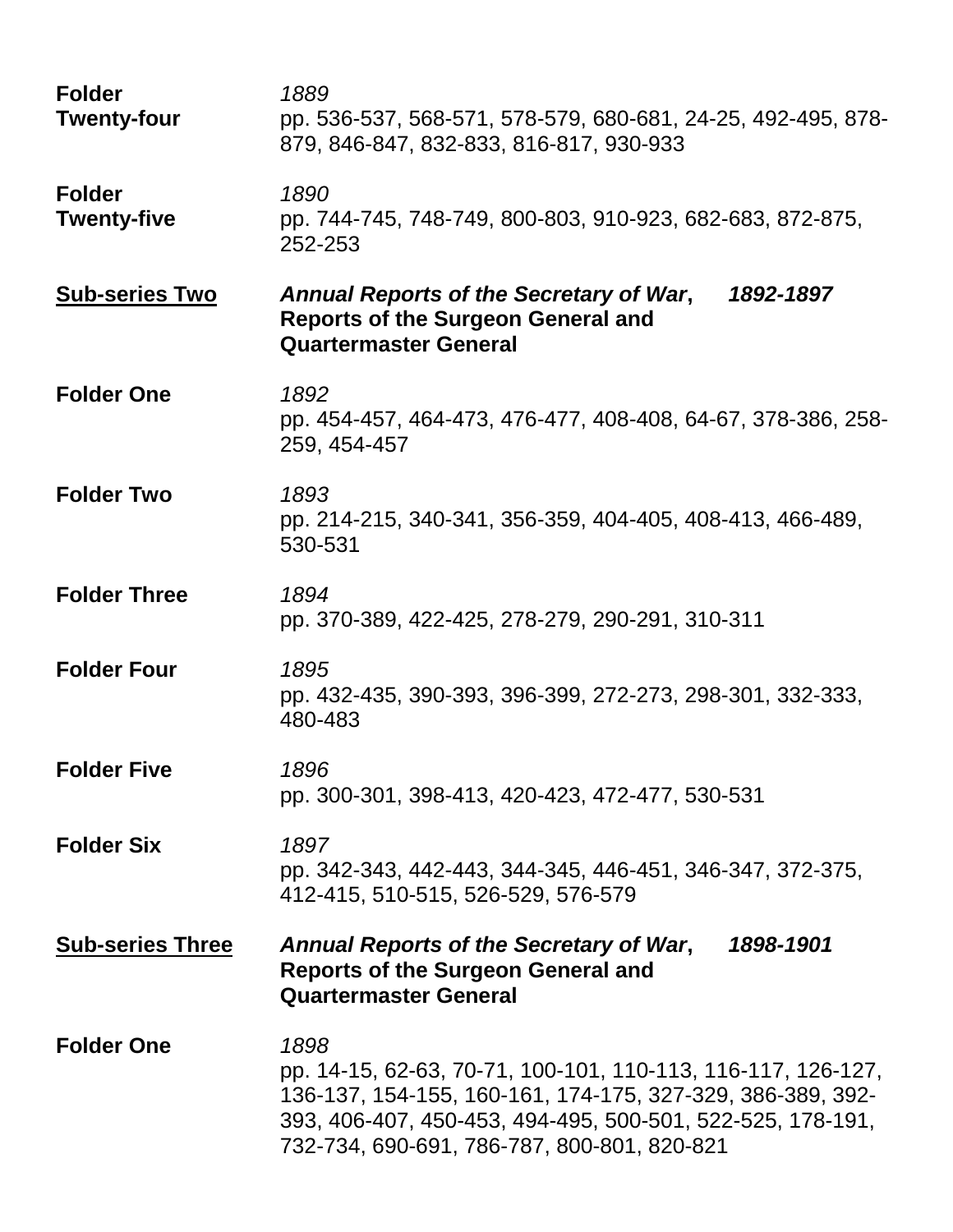| <b>Folder Two</b>      | 1898 (duplicates)<br>pp. 688-853                                                                                                                                |
|------------------------|-----------------------------------------------------------------------------------------------------------------------------------------------------------------|
| <b>Folder Three</b>    | 1899<br>pp. 330-331, 338-339, 362-365, 374-383, 388-503, 516-517,<br>524-526, 552-555, 580-585, 680-681                                                         |
| <b>Folder Four</b>     | 1900<br>pp. 270-271, 282-285, 450, 444-447, 532-537, 600-607, 612-<br>637, 648-653, 664-665, 668-669, 712-713, 854-855<br>Duplicates: 712-713, 650-651, 360-361 |
| <b>Folder Five</b>     | 1901<br>pp. 560-561, 572-591, 598-601, 604-605, 660-665, 688-703,<br>836-853, 60-61, 170-175, 258-261, 268-269, 304-309, 312-327,<br>372-377, 382-383, 422-427  |
| <b>Sub-series Four</b> | 1901-1909, 1916<br>Annual Reports of the Secretary of War,<br><b>Reports of the Surgeon General and</b><br><b>Quartermaster General</b>                         |
| <b>Folder One</b>      | 1901<br>pp. 714-741                                                                                                                                             |
| <b>Folder Two</b>      | 1902<br>pp. 506-507, 568-569, 580-597, 640-641                                                                                                                  |
| <b>Folder Three</b>    | 1905<br>pp. 6-7, 18-23, 142-143, 148-159, 168-169                                                                                                               |
| <b>Folder Four</b>     | 1906<br>pp. 16-17, 38-39, 120-129, 132-143                                                                                                                      |
| <b>Folder Five</b>     | 1907<br>pp. 14-17, 36-37, 44-49, 96-97, 120-125, 130-133                                                                                                        |
| <b>Folder Six</b>      | 1908<br>pp. 32-33, 126-129, 134-139, 146-153                                                                                                                    |
| <b>Folder Seven</b>    | 1909<br>pp. 24-25, 34-37, 146-149, 164-165, 188-197                                                                                                             |
| <b>Folder Eight</b>    | 1916                                                                                                                                                            |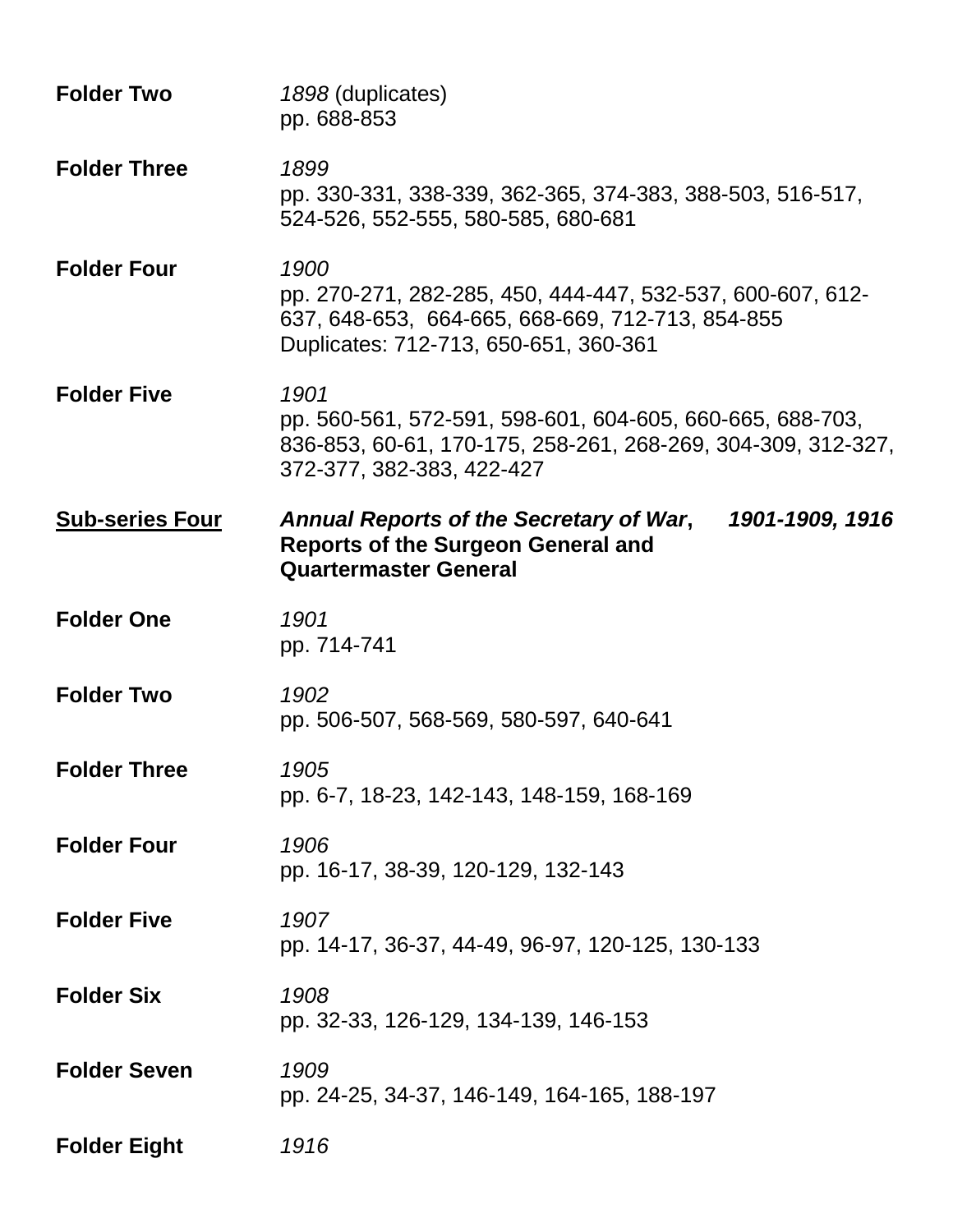pp. 8-9, 22-23, 194-195, 372-387, 440-457, 470-474, 546-553, 648-669

#### **Sub-series Five "Notes on the History of Military Medicine" by Lieut. Col. Fielding H. Garrison, Medical Corps, U.S. Army. 1922**

- **Folder One** Entire volume, minus pages 1 and iv
- **Folder Two** Duplicate pages: iii, v, 2-4, 118-134, 135-156, 188-206

# **Sub-series Six Pamphlets and Publications—Military Medical Transportation**

- **Folder One** "Report of a Board of Officers to decide upon a pattern of Ambulance Wagon for Army Use"—1878—color photocopy
- **Folder Two** "British Ambulance Cart"—book illustrations
- **Folder Three** "Report of the Committee on Hospital Conveyances, the British Army, April 24, 1868"—photocopy
- **Folder Four** *Ciba Symposia*—"The Ambulance"—February 1947, vol. 8, no. II
- **Folder Five** "Transportation of the Wounded: The Models of the Armed Forces Medical Museum" by Alan Hawk
- **Folder Six** "Handbook for the Hospital Forces" by Charles Smart, Assistant Surgeon General—1902
- **Folder Seven** "Medicines for the Union Army" by George Winston Smith— 1962
- **Folder Eight** "U.S. Navy Medical Personnel in Marine Parachute and Raider Battalions in WWII" by Ken Haney—signed by author
- **Folder Nine** "Medical Aspects of the Lewis and Clark Expedition"— *Nebraska History*, v. 51, no. 2, Summer 1970—missing cover
- **Sub-series Seven Miscellaneous Articles—Military Medicine**

**Folder One <b>Collet** Training for Combat Casualty Car in Armor Unites" by Captain Paul Dougherty, MD and Captain Ralph Briggs—*Armor*— November-December 1989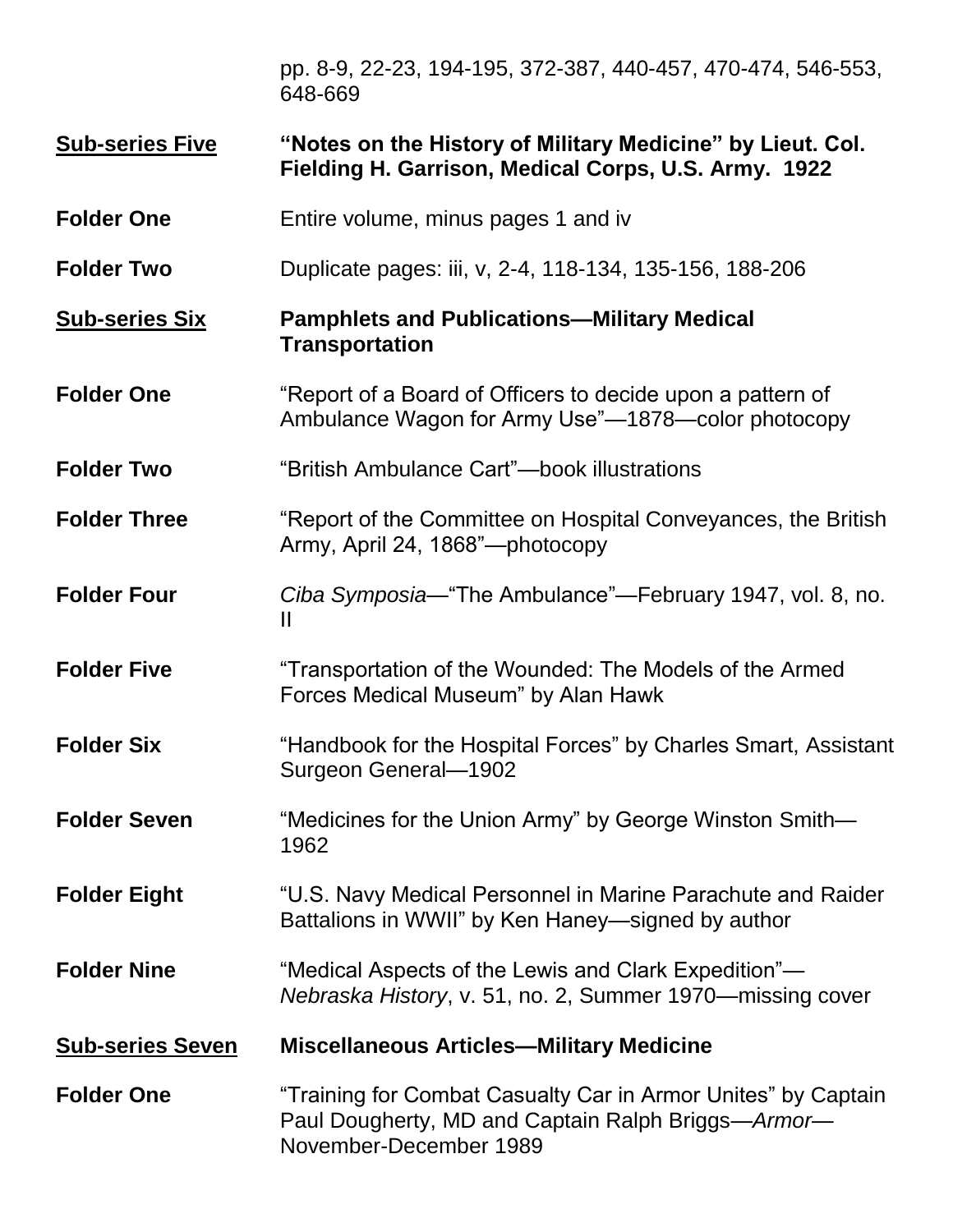| <b>Folder Two</b>           | "Evacuations of the Sick and Wounded"                                                                                                                                                                                                                                                                                                                                                 |
|-----------------------------|---------------------------------------------------------------------------------------------------------------------------------------------------------------------------------------------------------------------------------------------------------------------------------------------------------------------------------------------------------------------------------------|
| <b>Folder Three</b>         | Royal Army Medical Corps<br>"The British Army: Its History, Customs, Traditions and<br>Uniforms"<br>"India's Army: The Medical Services"<br>"Journal of the Royal Army Medical Corps"-August 1909, v.<br>$XIII$ , no. 2                                                                                                                                                               |
| <b>Folder Four</b>          | U.S. Armed Forces Medical Journal<br>"The Medical Corps of the Army and Scientific Medicine"-<br>December 1954, vol. v, no. 2<br>"William Crawford Gorgas, Master Sanitarian"— December<br>1954, vol. v, no. 10<br>"Medicine, Warfare and History"-Dec 1953, v. iv, no. 12<br>"The Army Surgeon"—March 1954, vol. v, no. 12<br>"Leonard Wood, a Gallant Man"—August 1954, v. v, no. 8 |
| <b>Folder Five</b>          | "The Founding of this Association, and its founder, as I knew<br>Him: An Anecdotal Sketch of Professor, Doctor Nicholas<br>Senn"-Military Surgeon, May 1920, v. XLVI, no. 5                                                                                                                                                                                                           |
| <b>Folder Six</b>           | Report of the Secretary of War, Surgeon General Report,<br>1900-pp. 732-737, 686-697, 710-711, 530-533                                                                                                                                                                                                                                                                                |
| <b>Folder Seven</b>         | "Medical Marvels in our Army" by James Hay— <i>Munsey's</i><br>Magazine, Nov. 1916, v. 59, no. 11                                                                                                                                                                                                                                                                                     |
| <b>Folder Eight</b><br>1877 | OTIS-Surgeon General Report-handwritten transcription-                                                                                                                                                                                                                                                                                                                                |
| <b>Sub-series Eight</b>     | The Medical Department of the United States Army                                                                                                                                                                                                                                                                                                                                      |
| <b>Folder One</b>           | "Volume One: The Surgeon General's Office"                                                                                                                                                                                                                                                                                                                                            |
| <b>Folder Two</b>           | History of the Medical Department of the U.S. Army<br>"The Army Medical Bulletin"—Chapter 2, 7, 8<br>"The Army Medical Department—Special Articles"<br>pp. 126-1217, 1287-1288. 1352-1354, 1418-1419, 1491-1492<br>"Original Memoirs"—Lieut. Col. John van Rensselaer Hoff                                                                                                            |
| <b>Sub-series Nine</b>      | <b>Red Cross Magazine</b><br>Various articles and clippings                                                                                                                                                                                                                                                                                                                           |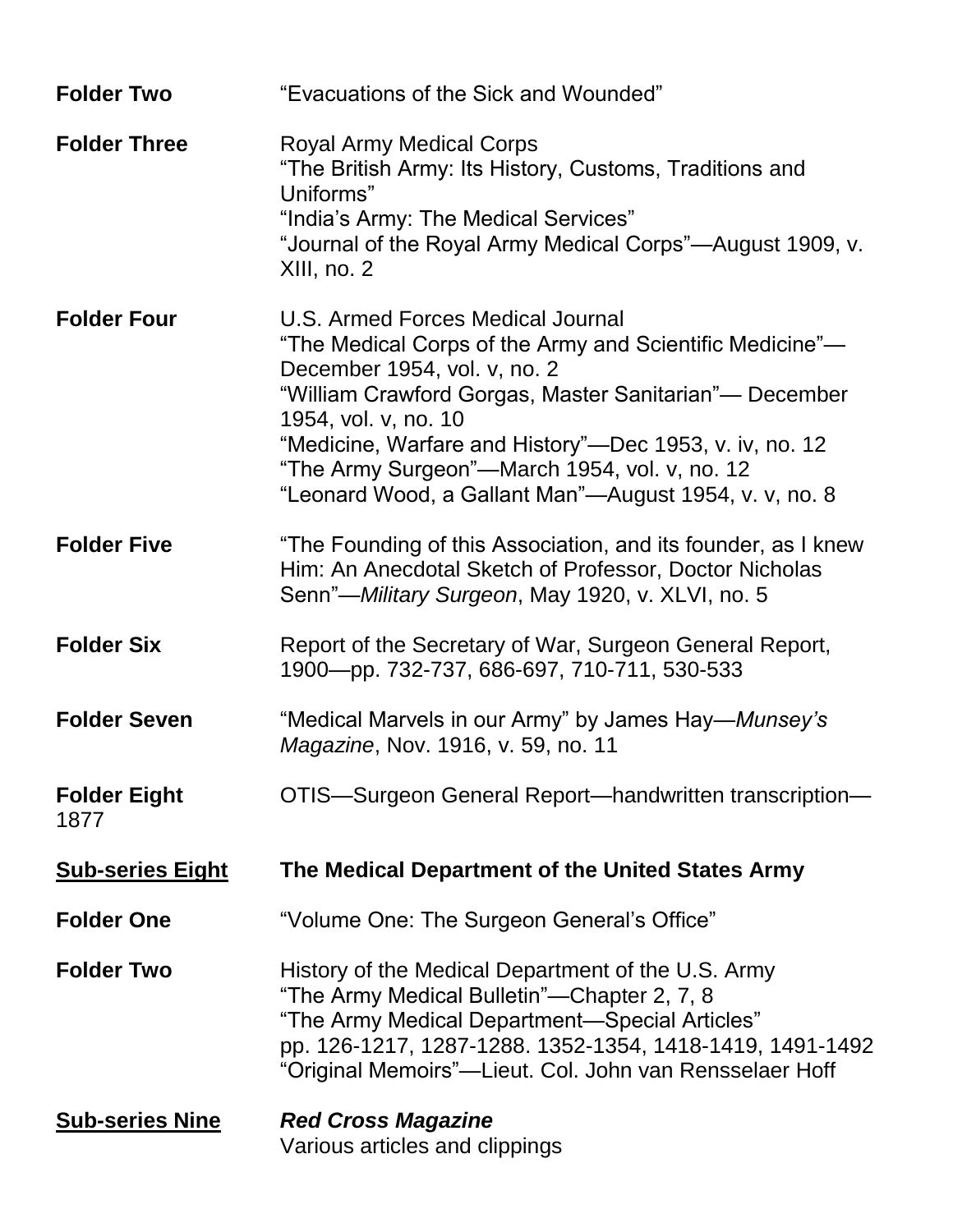| <b>Sub-series Ten</b> | <b>History of the Great War: Medical Services General</b><br>History-<br><b>Vol. IV, Chapter XXIII</b><br>"Ambulance Transport" and related images                                                                                                                                          |
|-----------------------|---------------------------------------------------------------------------------------------------------------------------------------------------------------------------------------------------------------------------------------------------------------------------------------------|
| <b>Series Three</b>   | <b>Separated Research Material-Miscellaneous</b>                                                                                                                                                                                                                                            |
| <b>Folder One</b>     | "The Mobile Modular Medical Support System"                                                                                                                                                                                                                                                 |
| <b>Folder Two</b>     | Loose articles and clippings                                                                                                                                                                                                                                                                |
| <b>Folder Three</b>   | <b>Publications</b>                                                                                                                                                                                                                                                                         |
| <b>Series Four</b>    | <b>Separated Research-related Material</b>                                                                                                                                                                                                                                                  |
| <b>Sub-series One</b> | <b>Miscellaneous Clippings, Articles and Documents</b>                                                                                                                                                                                                                                      |
| <b>Folder One</b>     | Handwritten notes and contact information                                                                                                                                                                                                                                                   |
| <b>Folder Two</b>     | Photos and image clippings                                                                                                                                                                                                                                                                  |
| <b>Folder Three</b>   | <b>Articles and Publications</b><br>"Les Equipes Sanitaires"<br>"D-Day Medical Plans Paramedics"<br><b>Aviation Digest-July 1988</b><br>"Battle Fatigue Identification Management and Preservation<br>Training"<br>"Recent Experiences in Military Surgery after the Battle of<br>Santiago" |
| <b>Folder Four</b>    | <b>Military Ephemera</b>                                                                                                                                                                                                                                                                    |
| <b>Sub-series Two</b> | <b>Book Ephemera (Items found in Donated Books)</b>                                                                                                                                                                                                                                         |
| <b>Folder</b>         | "Etat—Major et Service de Sante"<br>"Uniforms of the Navy" by Tily<br>"Rhymes of a Red Cross Man"<br>"They also served $G + A$ forty"<br>Un-labeled<br>"Picture Encyclopedia of Medical Instruments and<br>Equipment, v. 2"                                                                 |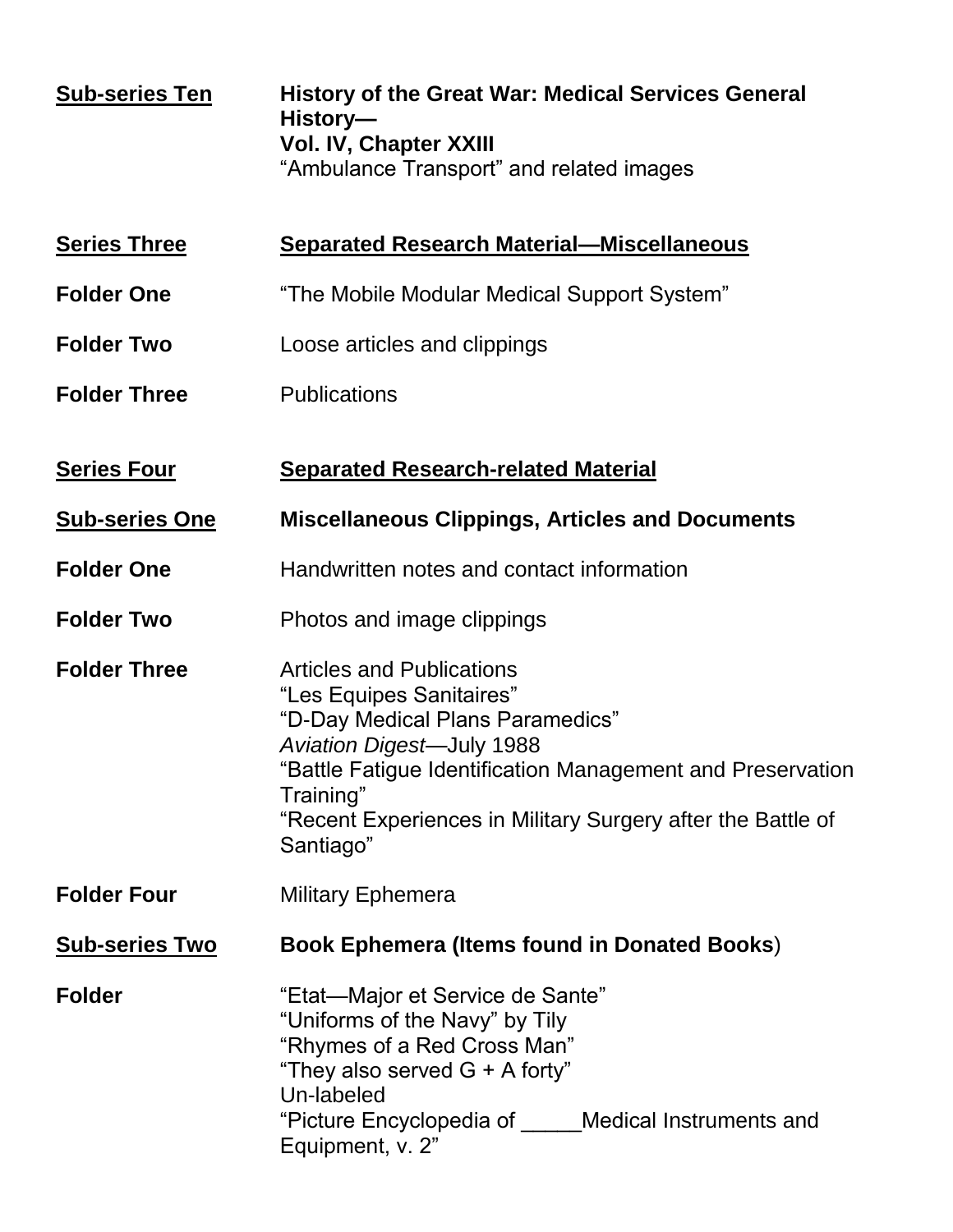|                         | "A Soldier-Doctor of our Army"—by Maria Kimball                                                                                                                                                                                                                                                                                                    |
|-------------------------|----------------------------------------------------------------------------------------------------------------------------------------------------------------------------------------------------------------------------------------------------------------------------------------------------------------------------------------------------|
| <b>Sub-series Three</b> | <b>Correspondence</b>                                                                                                                                                                                                                                                                                                                              |
| <b>Folder One</b>       | Letter to Dr. Wengert from Hannah Politis<br>Letter to Mr. Frederick Gaede from John K. Lattimer                                                                                                                                                                                                                                                   |
| <b>Folder Two</b>       | Letter to Dr. Wengert from Great Mohon<br>Enclosed research materials/articles<br>"Forty Miles a Day on Beans and Hay" by Don Rickey, Jr.<br>"Army Wives on the American Frontier" by Anne Bruner Eales<br>"Winners of the West: Supplying the Frontier Military Posts" by<br>Raymond L. Welty<br>"Scurvy in the Civil War" by Byron Stinson, M.D. |
|                         | "Dancing was Lively" by Bill Green<br>"Voices from a Disease Frontier" by James N. Leiker<br>"Medicine in the West" by James O. Breeden                                                                                                                                                                                                            |
| <b>Sub-series Four</b>  | <b>Manuscript</b>                                                                                                                                                                                                                                                                                                                                  |
| <b>Folder One</b>       | Unknown Manuscript-p. 149-358, Chapters 4-10                                                                                                                                                                                                                                                                                                       |
| <b>Folder Two</b>       | <b>Galley Images</b>                                                                                                                                                                                                                                                                                                                               |
| <b>Series Five</b>      | <b>Images: Photos and Slides</b>                                                                                                                                                                                                                                                                                                                   |
| <b>Sub-series One</b>   | <b>Early Military Medical Transportation-Ambulances</b>                                                                                                                                                                                                                                                                                            |
| <b>Folder One</b>       | Native American "Travois"—5 images                                                                                                                                                                                                                                                                                                                 |
| <b>Folder Two</b>       | French "Service de Sante" Vehicles—6 images                                                                                                                                                                                                                                                                                                        |
| <b>Folder Three</b>     | First American Ambulance Wagons-16 images                                                                                                                                                                                                                                                                                                          |
| <b>Folder Four</b>      | Civil War Ambulances (1860s)-37 images                                                                                                                                                                                                                                                                                                             |
| <b>Folder Five</b>      | Improved Ambulances (1880s-1900s)—20 images                                                                                                                                                                                                                                                                                                        |
| <b>Folder Six</b>       | Military Ambulances (1900s-1920s, includes WWI)-17 images                                                                                                                                                                                                                                                                                          |
| <b>Folder Seven</b>     | Military Ambulances (1930s-1940s, includes WWII)—4 images                                                                                                                                                                                                                                                                                          |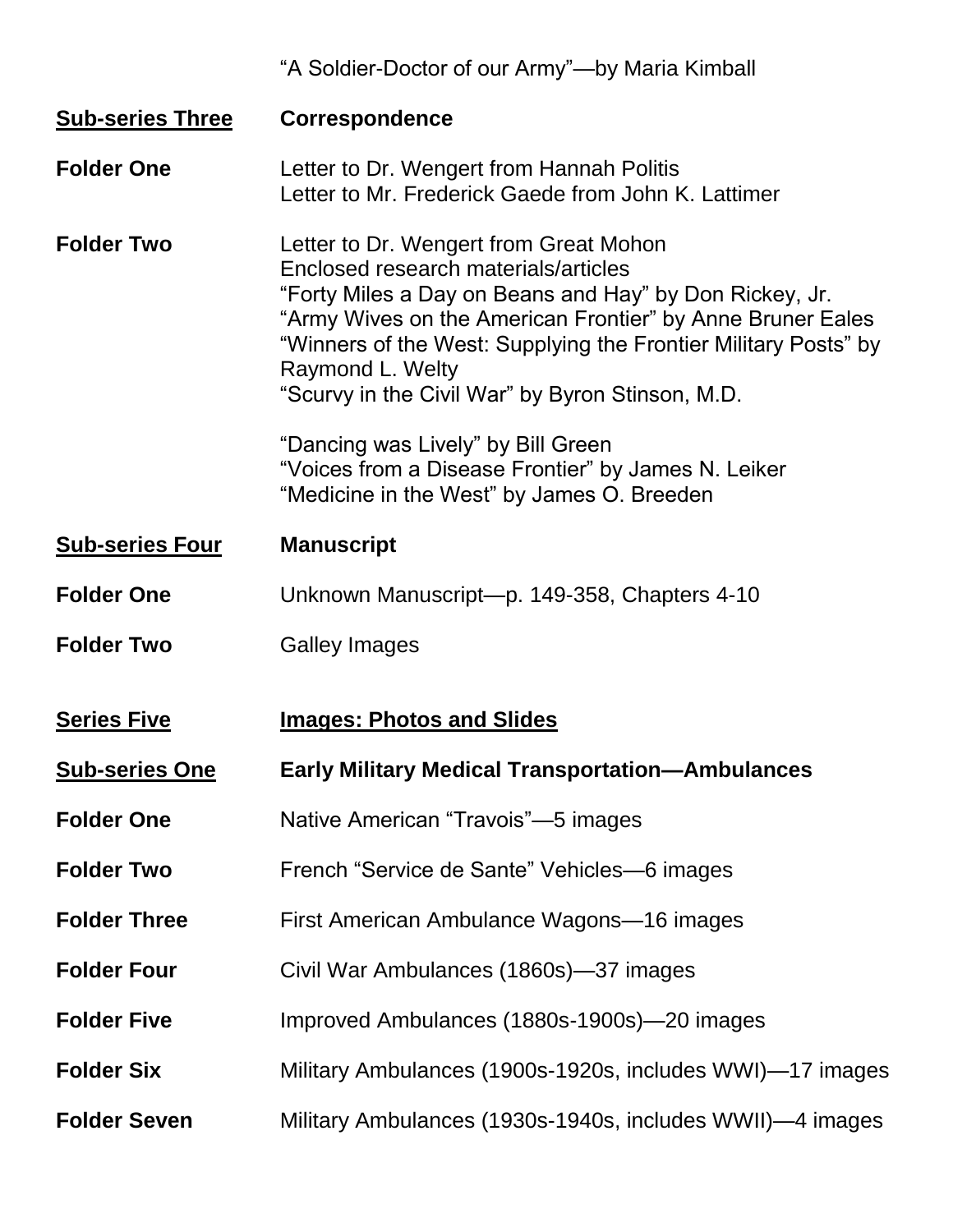| <b>Folder Eight</b>     | Transport of Sick and Wounded by Pack Animals (late<br>1800s)-33 images                                                                      |
|-------------------------|----------------------------------------------------------------------------------------------------------------------------------------------|
| <b>Folder Nine</b>      | Red Cross Nurses, American Expedition Forces-1918-19,<br>France                                                                              |
| <b>Sub-series Two</b>   | <b>Motor Ambulances</b>                                                                                                                      |
| <b>Folder One</b>       | Military Ambulances (1900-1920s, WWI)—12 images                                                                                              |
| <b>Folder Two</b>       | Military Ambulances (WWII)-18 images                                                                                                         |
| <b>Folder Three</b>     | Military Ambulances (1970s-1980s)—25 images                                                                                                  |
| <b>Sub-series Three</b> | 35mm Slides—Military Medical Transportation (by Subject)                                                                                     |
| <b>Folder One</b>       | Dr. Porter-16 slides<br>Medical Equipment-18 slides                                                                                          |
| <b>Folder Two</b>       | Maps-10 slides                                                                                                                               |
| <b>Folder Three</b>     | Guy Henry and the Canyon of the Rosebud–17 slides                                                                                            |
| <b>Folder Four</b>      | <b>Wounded Knee-20 slides</b>                                                                                                                |
| <b>Folder Five</b>      | Miscellaneous Ambulance<br>Sheet one-20 slides<br>Sheet two-12 slides<br>Sheet three–11 slides                                               |
| <b>Folder Six</b>       | Handwritten notes—lecture at Civil War Roundtable of<br>Nebraska                                                                             |
| <b>Folder Seven</b>     | Civil War—Medical Transport<br>Sheet one-18 slides<br>Sheet two-20 slides<br>Sheet three––20 slides<br>Sheet four-11 slides                  |
| <b>Folder Eight</b>     | <b>Miscellaneous Military Medical Transport</b><br>Sheet one-4 slides<br>Sheet two-8 slides<br>Sheet three–20 slides<br>Sheet four-11 slides |